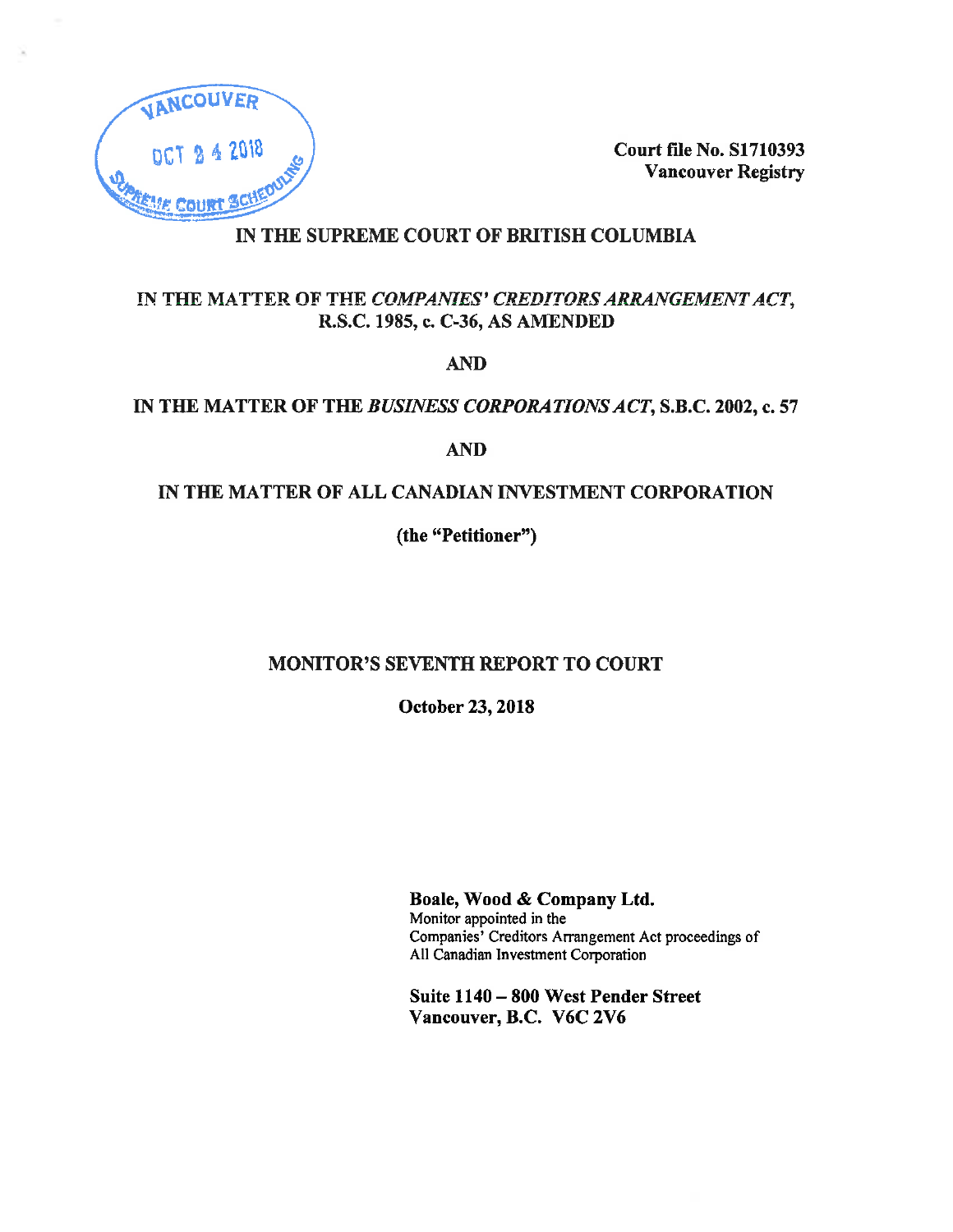# **TABLE OF CONTENTS**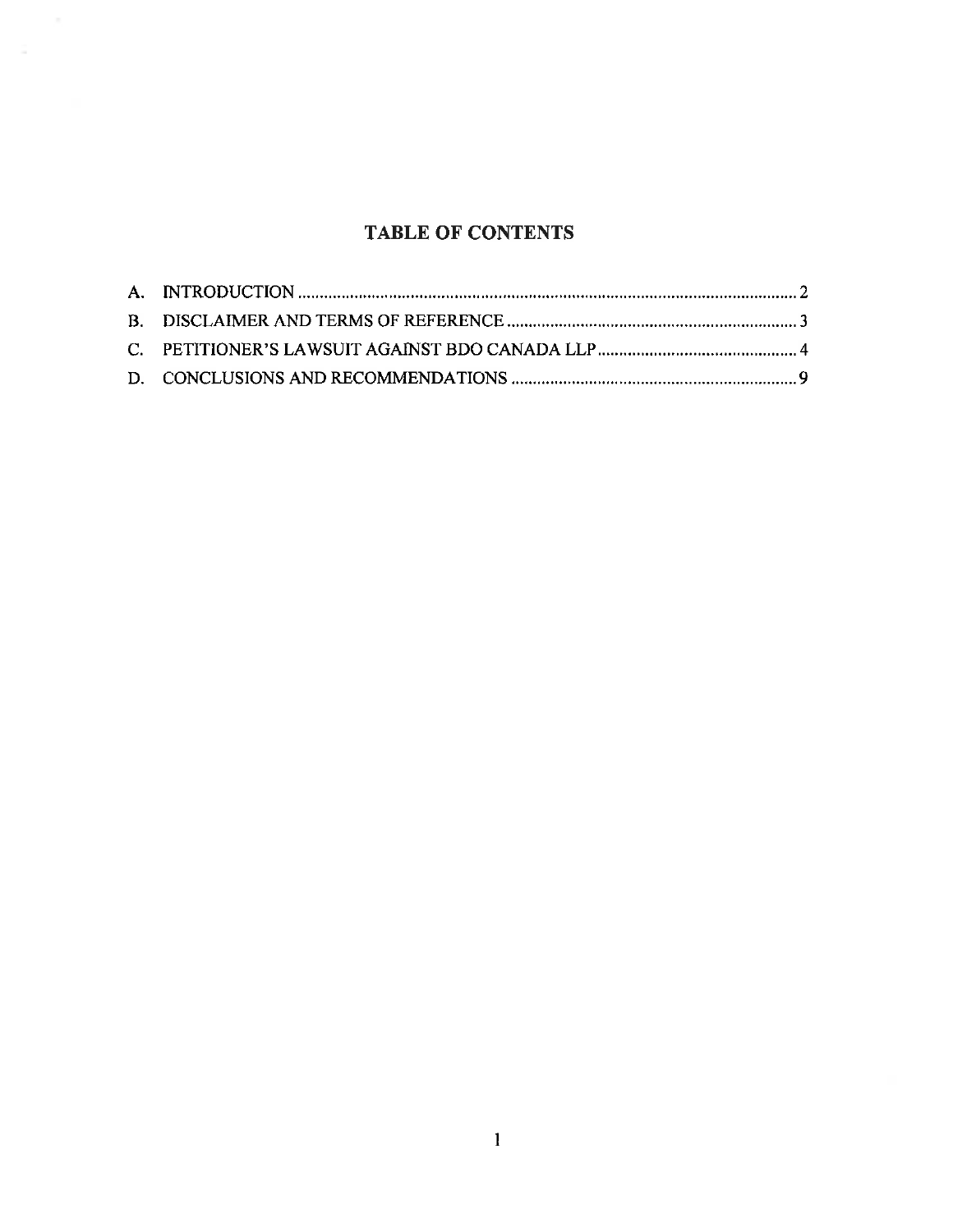### A. INTRODUCTION

- This report (the "Seventh Report") is filed by Boale, Wood & Company Ltd.  $1 -$ ("BWC") in its capacity as monitor (the "Monitor") appointed in a proceeding commenced on November 8, 2017 by All Canadian Investment Corporation (the "Petitioner") pursuant to the Companies' Creditors Arrangement Act, R.S.C. 1985, c.-36, as amended (the "CCAA Proceedings").
- $2.$ The purpose of the Monitor's Seventh Report is to provide a report to the Court on the lawsuit commenced by the Petitioner against its former auditors, BDO Canada LLP ("BDO"), on March 1, 2018. Specifically the Court has requested the Monitor to advise the Court on the requirement of a monitor to consent to an action commenced by a petitioner in a CCAA proceeding and if required whether or not the Monitor in this CCAA Proceeding consents to the action.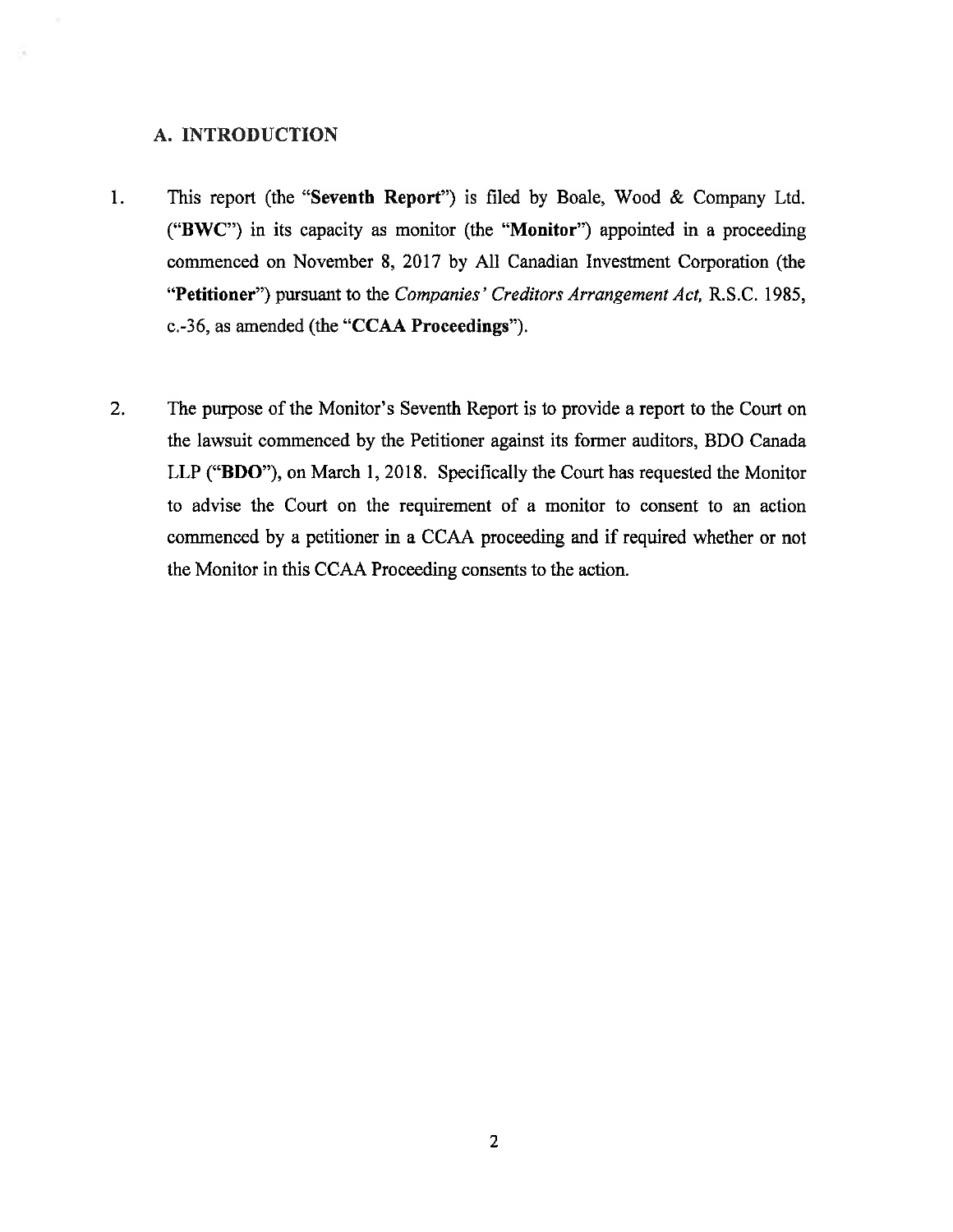### **B. DISCLAIMER AND TERMS OF REFERENCE**

- $3.$ Except as specified, in preparing this report the Monitor has obtained and relied upon unaudited, draft and/or internal information which Management advises has been compiled from the Petitioner's books and records. Where available, the Monitor has reviewed external records and documentation including post-filing banking records, corporate searches and financial statements.
- $4.$ Except as otherwise described in this report:
	- a) the Monitor has not audited, reviewed or otherwise attempted to verify the accuracy or completeness of the information which has been provided in a manner that would wholly or partially comply with Generally Accepted Assurance Standards pursuant to the Chartered Professional Accountant Canada Handbook.
- 5. This Report has been prepared solely for the purpose described and readers are cautioned that it may not be appropriate for other purposes.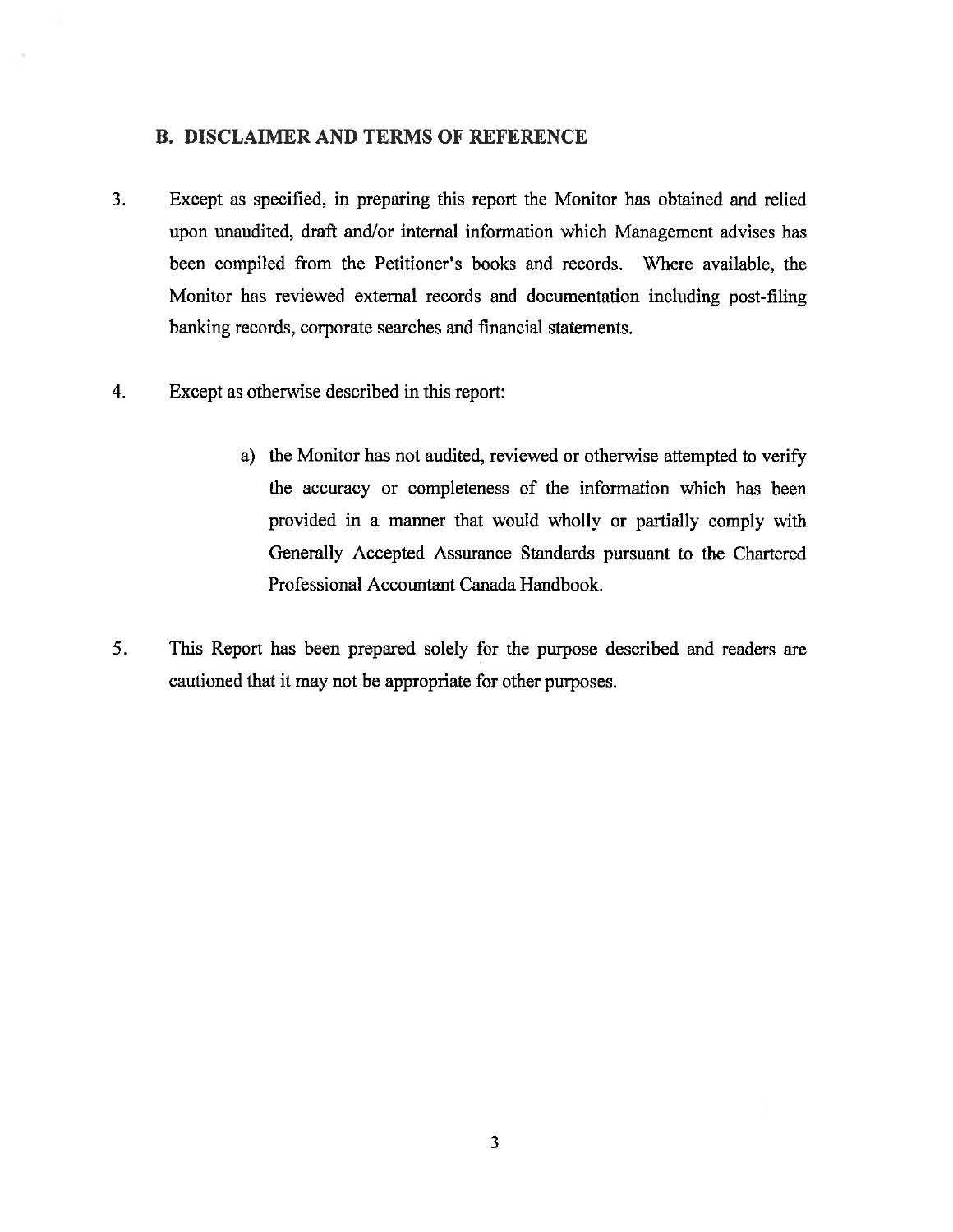### C. PETITIONER'S LAWSUIT AGAINST BDO CANADA LLP

### **Background**

- $7.$ On March 1, 2018 the Petitioner commenced a proceeding against its former auditors, BDO, in the Vancouver Registry, Action No. VLC-S-S183355 (the "Action"). In response to the Action, BDO filed, among other things, a counter claim on March 29, 2018.
- The pleadings in the Action and the materials for the Application can be found on 8. the Monitor's website at https://www.boalewood.ca/2017/11/08/all-canadianinvestment-corporation-acic/

### Application by BDO for Security for Costs against the Petitioner

- $9<sub>1</sub>$ On Thursday October 18, 2018 Mr. Justice Walker was hearing an application (the "Application") by BDO for an order for security for costs against the Petitioner in the Action.
- After hearing submissions on the Application, Mr. Justice Walker indicated that His 10. Lordship was going to adjourn the Application until Monday October 29, 2018, but in the meantime stood the matter down until 2pm to see if Counsel for the Monitor could attend to be advised of certain matters that His Lordship wanted the Monitor to address.
- 11. Counsel for both the Monitor and the Petitioner attended at 2pm before his Lordship and, after hearing submissions, His Lordship asked that the Monitor report to the Court on the following:
	- A. Whether the Monitor need consent to the commencement of the Action; and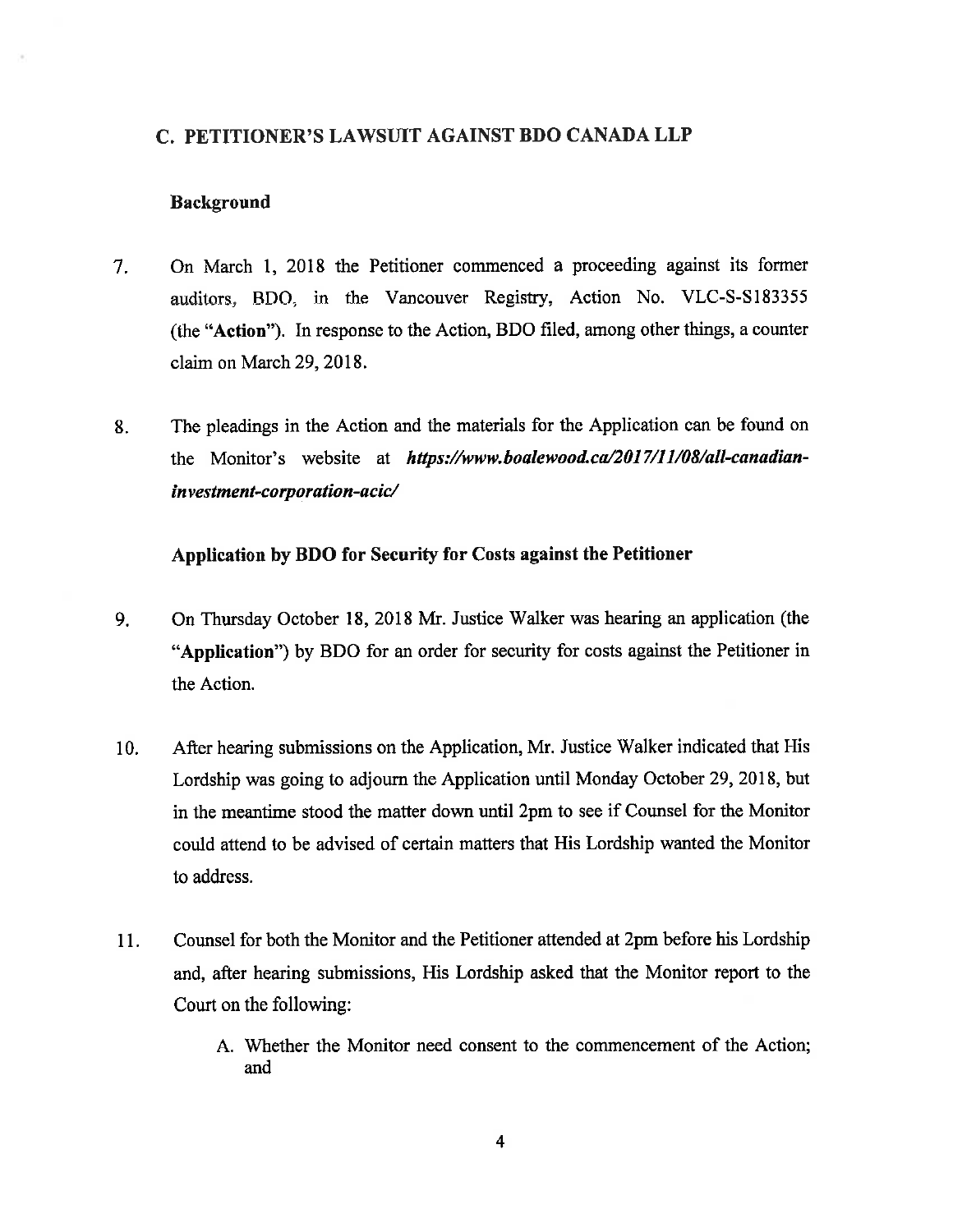B. If the Monitor is required to consent to the commencement of the Action, whether it does or does not consent.

#### Whether the Monitor need consent to the commencement of the Action A.

Paragraphs 14 and 15 of the Initial Order of The Honourable Madam Justice Adair  $12.$ (the "Order") pronounced in these proceedings on November 10, 2017, read as follows:

### STAY OF PROCEEDINGS, RIGHTS AND REMEDIES

14. Until and including December 9, 2017, or such later date as this Court may order (the "Stay Period"), no action, suit or proceeding in any court or tribunal (each, a "Proceeding") against or in respect of the Petitioner or the Monitor, or affecting the Business or the Property, shall be commenced or continued except with the written consent of the Petitioner and the Monitor or with leave of this Court, and any and all Proceedings currently under way against or in respect of the Petitioner or affecting the Business or the Property are hereby stayed and suspended pending further Order of this Court, except for the foreclosure proceeding commenced by Fisgard Capital Corporation (BCSC No. H-170363).

15. During the Stay Period, all rights and remedies of any individual, firm, corporation, governmental body or agency, or any other entities (all of the foregoing, collectively being "Persons" and each being a "Person") against or in respect of the Petitioner or the Monitor, or affecting the Business or the Property, are hereby stayed and suspended except with the written consent of the Petitioner and the Monitor or leave of this Court.

- The Monitor was told in or about February of 2018 that the Petitioner intended to 13. commence an action against BDO, which the Petitioner then did on March 1, 2018.
- The Action was taken by the firm of Shields Harney (Alastair Wade) on a 14. contingency fee basis.
- The Monitor was (and remains) of the view that its consent to the commencement 15. of the Action by the Petitioner is not required under Paragraph 14 of the Order, or at all.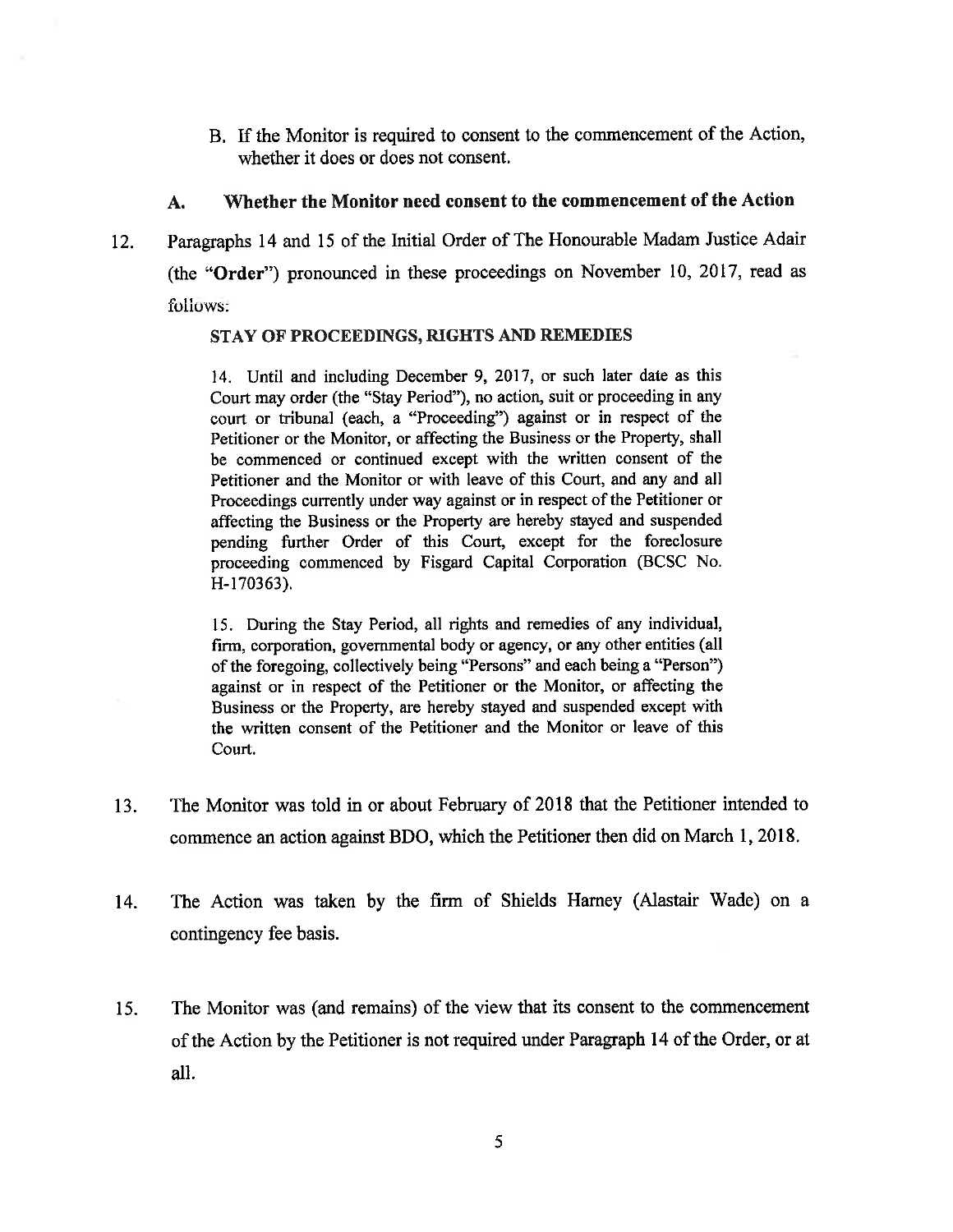- **B.** If the Monitor is required to consent to the commencement of the Action, whether it does or does not consent.
- 16. Having determined that the commencement of the Action did not (and does not) require the Monitor's consent, the second question becomes moot.

### **Merits of the Action**

- $17.$ During the course of submissions in the afternoon of October 18, 2018 counsel for the Monitor was asked by His Lordship whether the Monitor, if it thought appropriate do so, could comment on the merits of the Action.
- 18. After considering the matter in some detail it is the Monitor's view that it would not be appropriate for the Monitor to comment on the merits of the Action at this early stage in the proceedings.
- 19. Specifically, the Monitor has read various of the Affidavits that have been filed in support of the Application (in particular Affidavits #1 of A. Spencer and J. Johnson, both filed July 20, 2018 and Affidavit #1 of D. Bergman filed August 13, 2018) and a reading of those Affidavits demonstrates that there appear to be significant issues of credibility which it would be inappropriate for the Monitor, in its limited and impartial role, to comment upon.

### **Application by BDO for Security for Costs**

20. When the Monitor became aware of the Application, an affidavit was sworn by Mr. McEown and filed in the Action on August 9, 2018 (see Schedule A attached hereto).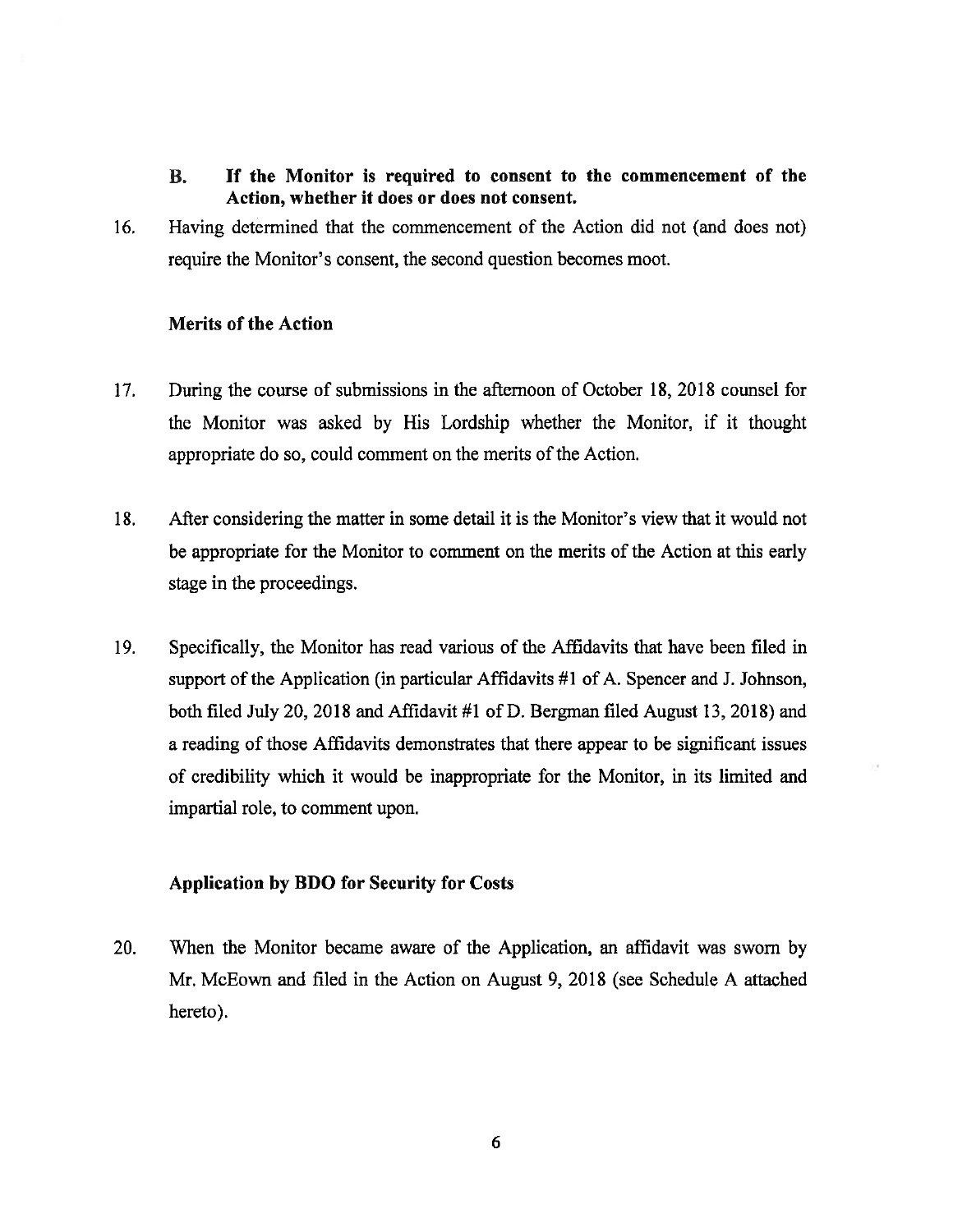- 22. Among other things, Mr. McEown said the following:
	- 7. The current cash flow statement of ACIC that was filed in the Court on June 11, 2018 does not have a provision for the payment of the security that BDO is seeking; and
	- 8. In the Monitor's view, the posting of security in the amount of \$126,773.80 could be prejudicial to the stakeholders.
- 23. As well, Mr. McEown advised Mr. Wade (counsel for the Petitioner-the Plaintiff in the Action) that the Monitor could not support the Action if an Order for Security for Costs in the magnitude sought by BDO was, in fact, ordered by the Court.

### **Counterclaim of BDO**

- 24. It is the view of the Monitor that the Counterclaim that BDO filed in the Action on March 29, 2018 is a claim against the Petitioner that requires the consent of the Monitor pursuant to the terms of the Order.
- $25.$ The Monitor did not and does not consent to the Counterclaim being commenced or pursued.
- Although BDO is claiming General Damages in its Counterclaim, the Statement of 26. Facts in the Counterclaim do not appear to allege the basis for any claim other than for unbilled work in progress which, if supported, can form the basis of a creditor claim by BDO in the CCAA Proceedings.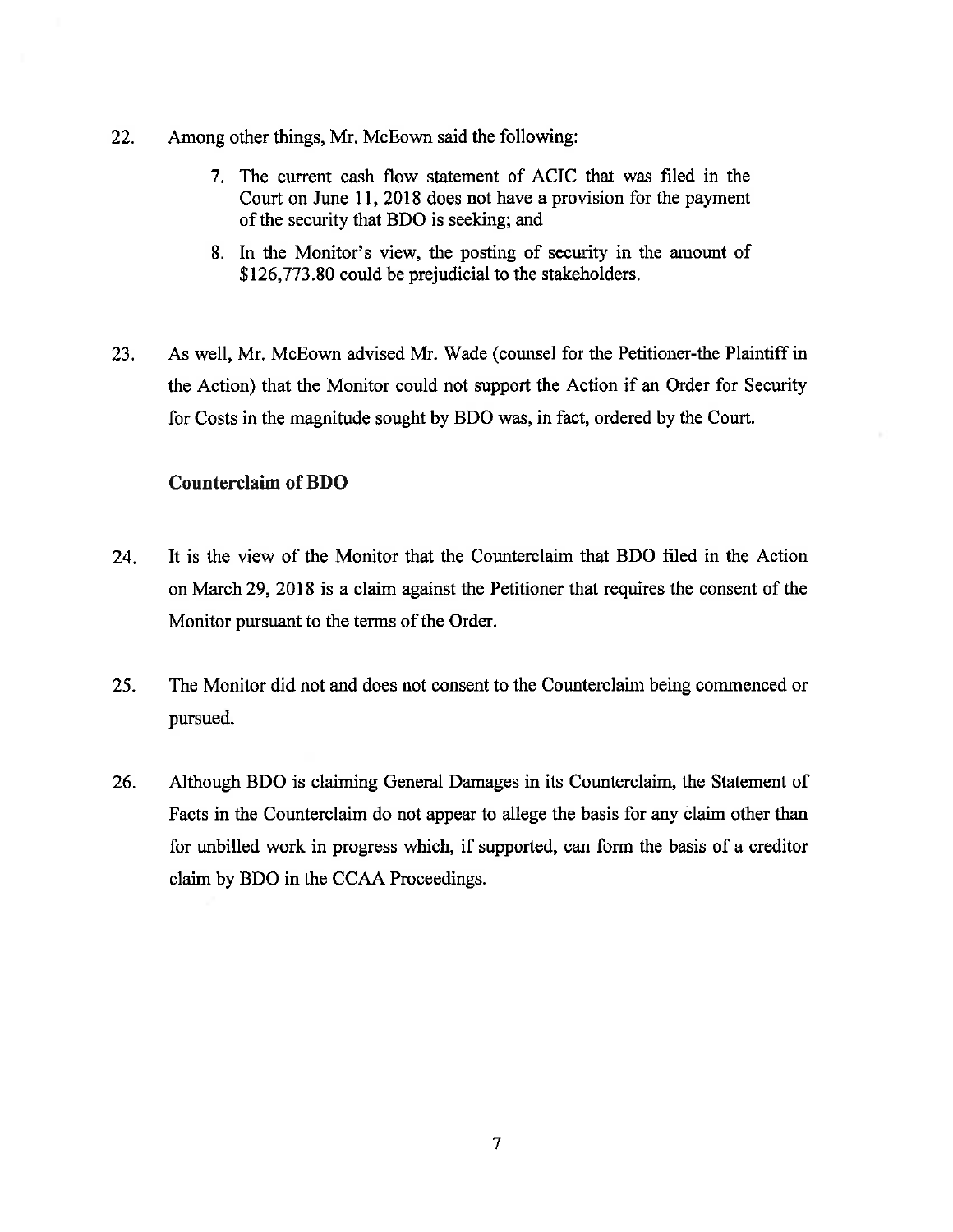### Notice of the Application

Attached hereto as Schedule B is a copy of an e-mail that the Monitor sent to 27. approximately 575 Investors/Stakeholders giving them notice of the Application. There are approximately 75 Investors/Stakeholders for whom the Monitor does not have e-mail addresses and letters giving them notice were mailed to their last known address on October 23, 2018.

### **Update to the Monitors Website**

- On October 23, 2018 the Monitor updated its website to include all of the materials 28. in the Action, including the materials relating to the Application.
- Attached as Schedule C to this Report is a list of those materials. 29.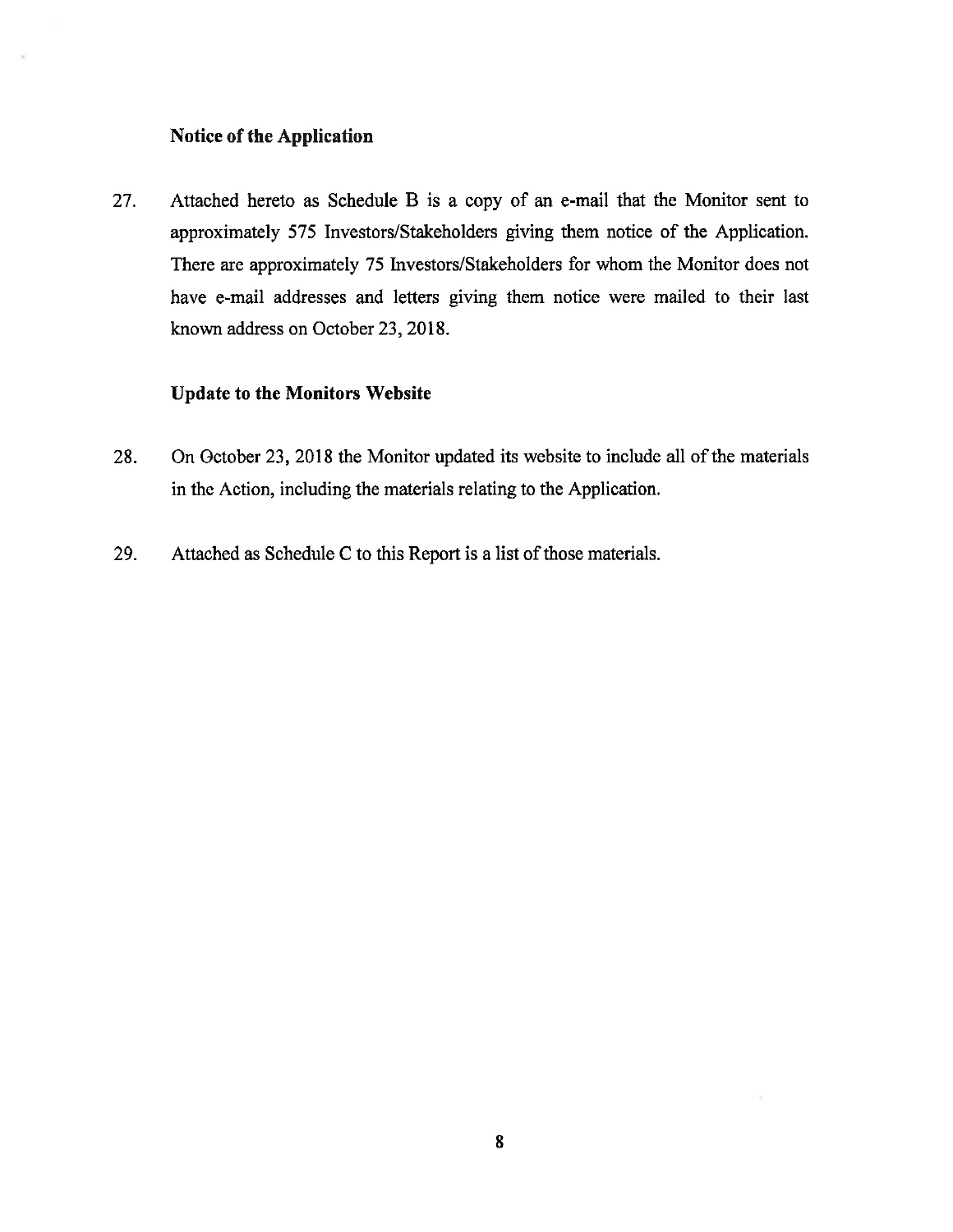### D. CONCLUSIONS AND RECOMMENDATIONS

- 30. The Monitor has concluded that the commencement of legal proceedings by a petitioner in a CCAA proceeding does not require the consent of a monitor.
- $31.$ Given the Monitor's discussion above under the heading Merits of the Action, the Monitor does not believe it should comment of the merits of the Action.
- $32.$ The Monitor has provided an affidavit in the Action stating that the Petitioner did not have a provision for the payment of the security that BDO is seeking in the cash flow statement filed in the Court by the Petitioner on June 11, 2018 and further stated that the requirement to post security in the amount of \$126,773.80 could be prejudicial to the stakeholders.
- 33. If ACIC is required to post security for costs from its own resources the Monitor is of the view that it cannot support the continuation of the Action.
- The Monitor is of the view that BDO requires leave of the Court to proceed with its 34. counter claim against the Petitioner.

DATED at the City of Vancouver, British Columbia, this 23<sup>rd</sup> day of October, 2018.

Boale Wood and Company Ltd. Monitor Appointed in the Companies' Creditors Arrangement Act Proceedings of All Canadian Investment Corporation

Per: John D McEown, CPA, CA, CIRP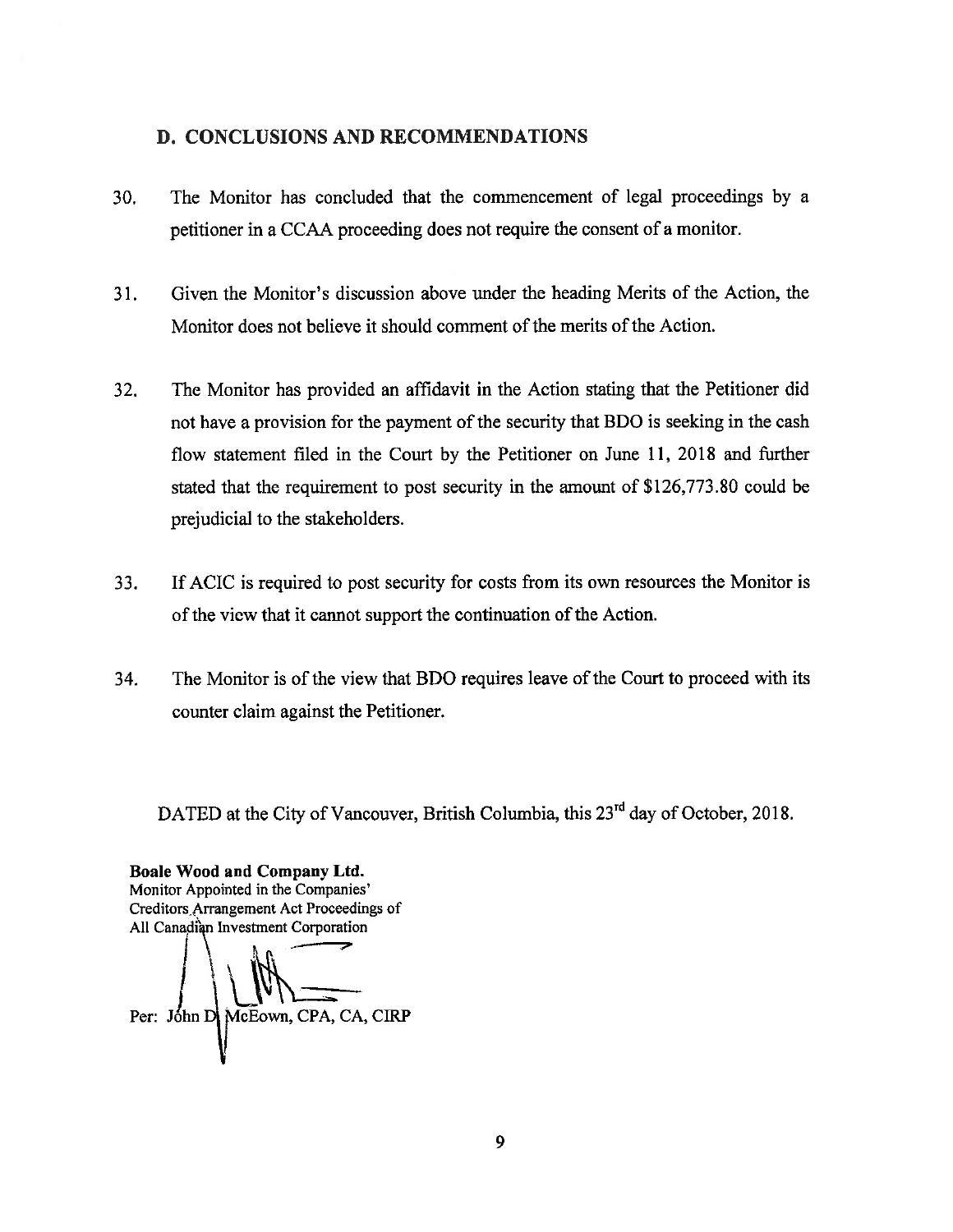SCHEDULE A



This is the 1<sup>st</sup> affidavit of J. McEown in this case and was made on August 3rd, 2018

> NO. VLC-S-S-183355 **VANCOUVER REGISTRY**

# IN THE SUPREME COURT OF BRITISH COLUMBIA

**BETWEEN:** 

# ALL CANADIAN INVESTMENT CORPORATION

**PLAINTIFF** 

AND:

### **BDO CANADA LLP**

**DEFENDANT** 

AND:

### DONALD BERGMAN

#### **THIRD PARTY**

#### **AFFIDAVIT**

I, JOHN McEOWN, CPA, CA, CIRP (Chartered Involvency and Restructuring Professional), of 1140 - 800 West Pender Street, in the City of Vancouver, Province of British Columbia, SWEAR (OR AFFIRM) THAT:

I am an officer of Boale Wood & Company, the Court appointed Monitor 1. herein (the "Monitor") in the matter of the Companies Creditors Arrangement Act proceedings of All Canadian Investment Corporation ("ACIC") and as such have personal knowledge of the facts and matters hereinafter deposed to save and except where they are stated to be based upon information and belief, and as to those matters I verily believe them to be true.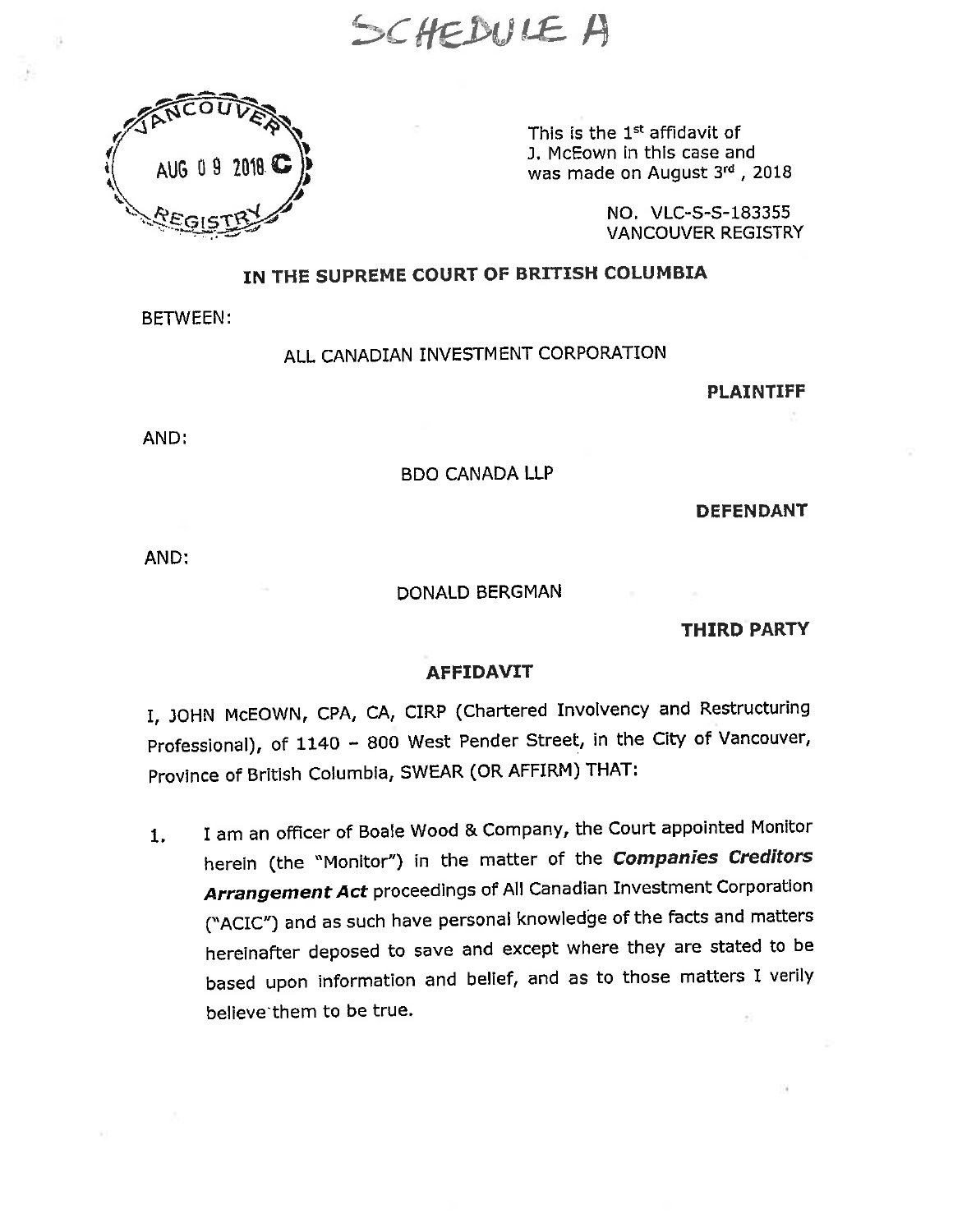- Boale Wood was appointed Monitor of ACIC by Order of the Court on  $2.$ November 10, 2017.
- In February of 2018, I was advised by Mr. Donald Bergman of ACIC of 3. the intention on the part of ACIC to commence proceedings against BDO Canada LLP ("BDO") for damages caused to it by BDO's resignation as auditor.
- At that time, I was also advised by Mr. Bergman, and verily believe it to 4. be true, that the litigation contemplated against BDO would be pursued under a contingency fee agreement and that accordingly there would be no ongoing obligation on the part of ACIC to pay legal fees to fund the litigation.
- Given this statement as to the manner in which the litigation was being 5. conducted, I did not have any objection to ACIC commencing the action.
- I have been provided with a copy of the Notice of Application by the 6. Defendant seeking an order that ACIC post security for BDO's costs in the requested amount of \$126,773.80.
- The current cash flow statement of ACIC that was filed in the Court on  $7<sub>ii</sub>$ June 11,2018 does not have a provision for the payment of the security that BDO is seeking.
- In the Monitor's view, the posting of security in the amount of  $8.$ \$126,773.80 could be prejudicial to the stakeholders.

SWORN BEFORE ME at Vancouver, British Columbia on  $3^{rd}$  August,  $2018$ .

℩ Ι ) JOHN MCEOWN

A commissioner for taking affidavits for British Columbia Marianne Ting

**MARIANNE TING** A Commissioner for taking Affidavits for the province of British Columbia Expiry Date: Nov 30, 2020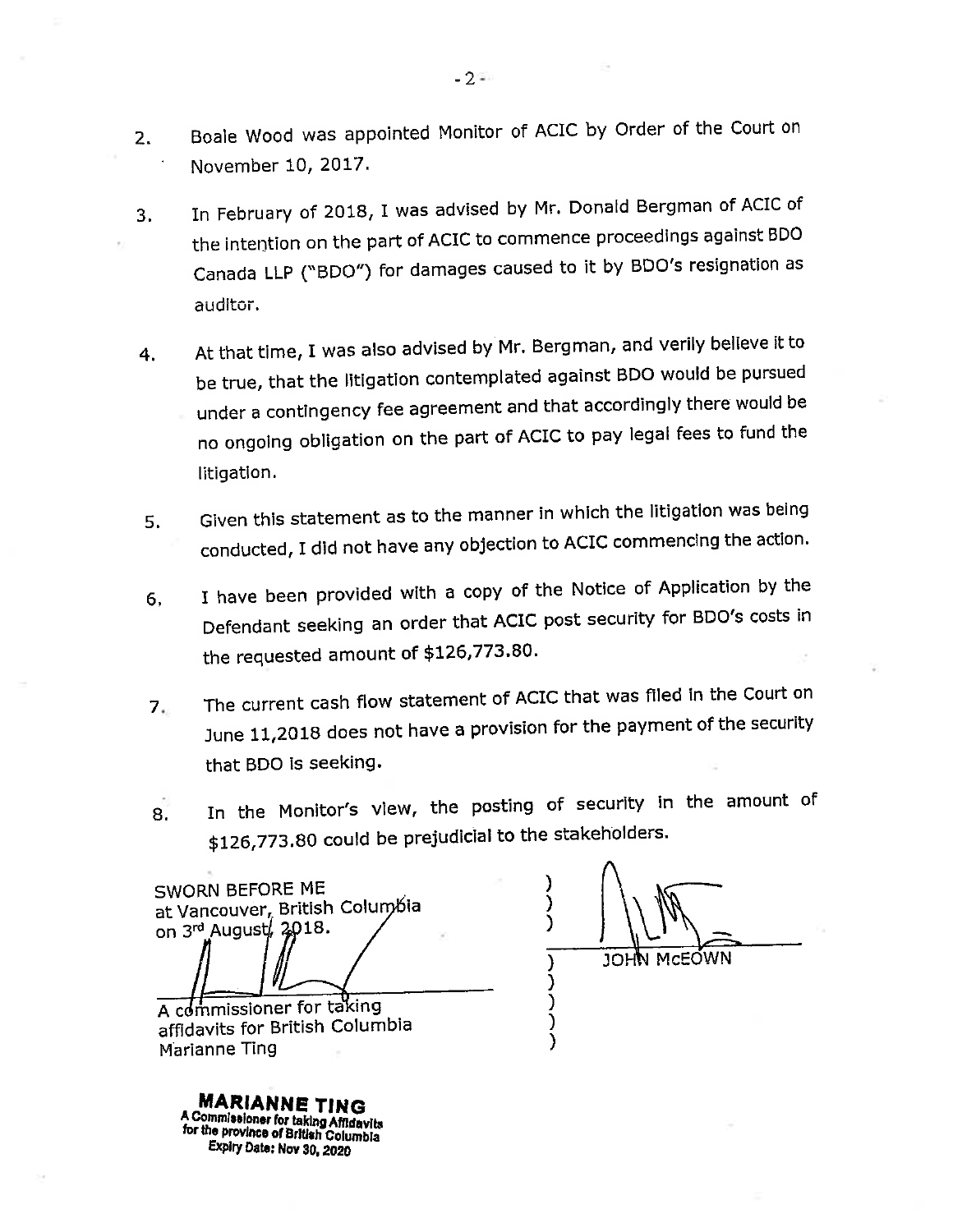SCHEDULE 15

### Douglas B. Hyndman

From: Sent: To: Cc: Subject: Marianne Ting <mting@boalewood.ca> October 23, 2018 4:04 PM Marianne Ting John McEown; Douglas B. Hyndman In the Matter of the Companies' Creditors Arrangement Act Proceedings of All Canadian Investment Corporation ("ACIC") - ACIC v. BDO Canada LLP

Dear Investors,

As you may be aware, in November of 2017 ACIC filed for and obtained creditor protection under the Companies' Creditors Arrangement Act (the CCAA Proceedings").

During the course of the CCAA Proceedings ACIC commenced an action (the "Action") against BDO Canada LLP ("BDO").

BDO has defended the Action, and on July 20, 2018 filed a Notice of Application (the "Application") seeking various orders of the Court, including an order for security for costs against ACIC and an order that the Action be dismissed.

The Application came on for hearing last Thursday, October 18, 2018 before Mr. Justice Walker.

Mr. Justice Walker has adjourned the Application to Monday, October 29, 2018 and has asked the Monitor to answer certain questions (which will be discussed in the Seventh Report of the Monitor to be posted the Monitor's Website) and to give notice of the Application to the Service List and to the Investors/Stakeholders of ACIC.

All of the relevant material for the Application and the CCAA Proceedings have been posted on the Monitors Website and can be accessed through the following link:

### https://www.boalewood.ca/2017/11/08/all-canadian-investment-corporation-acic/

If, upon a review of the material, you wish to take any position on the Application, you should attend in Court on October 29, 2018 either in person or through your lawyer.

The Application is currently scheduled to commence at 9:45 (or so soon thereafter as counsel may be heard) at the Supreme Court, 800 Smithe Street, Vancouver, BC.

John McEown, CPA.CA.CIRP (Chartered Insolvency and Restructuring Professional)

Boale, Wood & Company Ltd. **Licensed Insolvency Trustee** 1140 - 800 West Pender Street Vancouver, BC V6C 2V6

Direct Line: (604) 558-8012 Facsimile: (604) 605-3359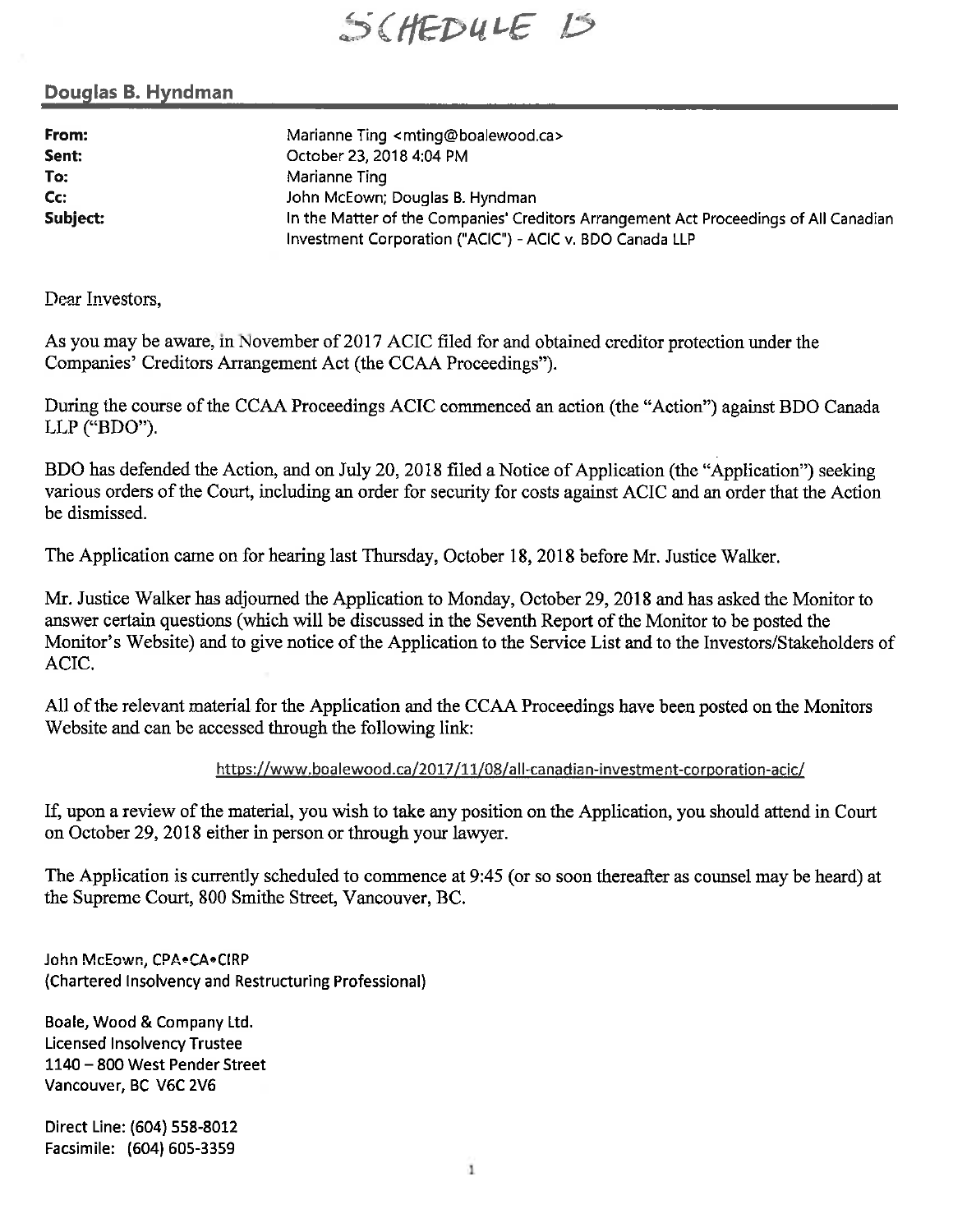# **Schedule C**

# All Canadian Investment Corporation v. BDO Canada LLP

Affidavit #1 of D Bergman S1710393 (1 of 2) filed November 8, 2017 Affidavit #1 of D Bergman S1710393 (2 of 2) filed November 8, 2017 Notice of Civil Claim filed March 1, 2018 Counterclaim filed March 29, 2018 Response to Counterclaim of ACIC, Filed April 18 2018 Third Party Notice filed April 19, 2018 Response to Third Party Notice of D. Bergman filed June 8, 2018 Affidavit  $#6$  of D Bergman S1710393 filed June 11, 2018 Notice of Application filed June 25, 2018 Notice of Application filed July 20, 2018 Affidavit # 1 of A Greer filed July 20, 2018 Affidavit #1 of A Spencer filed July 20, 2018 Affidavit of J Johnson filed July 20, 2018 Affidavit of Z Hecimovic filed July 20, 2018 Application Response filed August 9, 2018 Affidavit #1 of J. McEown filed August 9, 2018 Affidavit #1 of D Bergman filed August 13, 2018 Affidavit #2 of A Greer filed August 20, 2018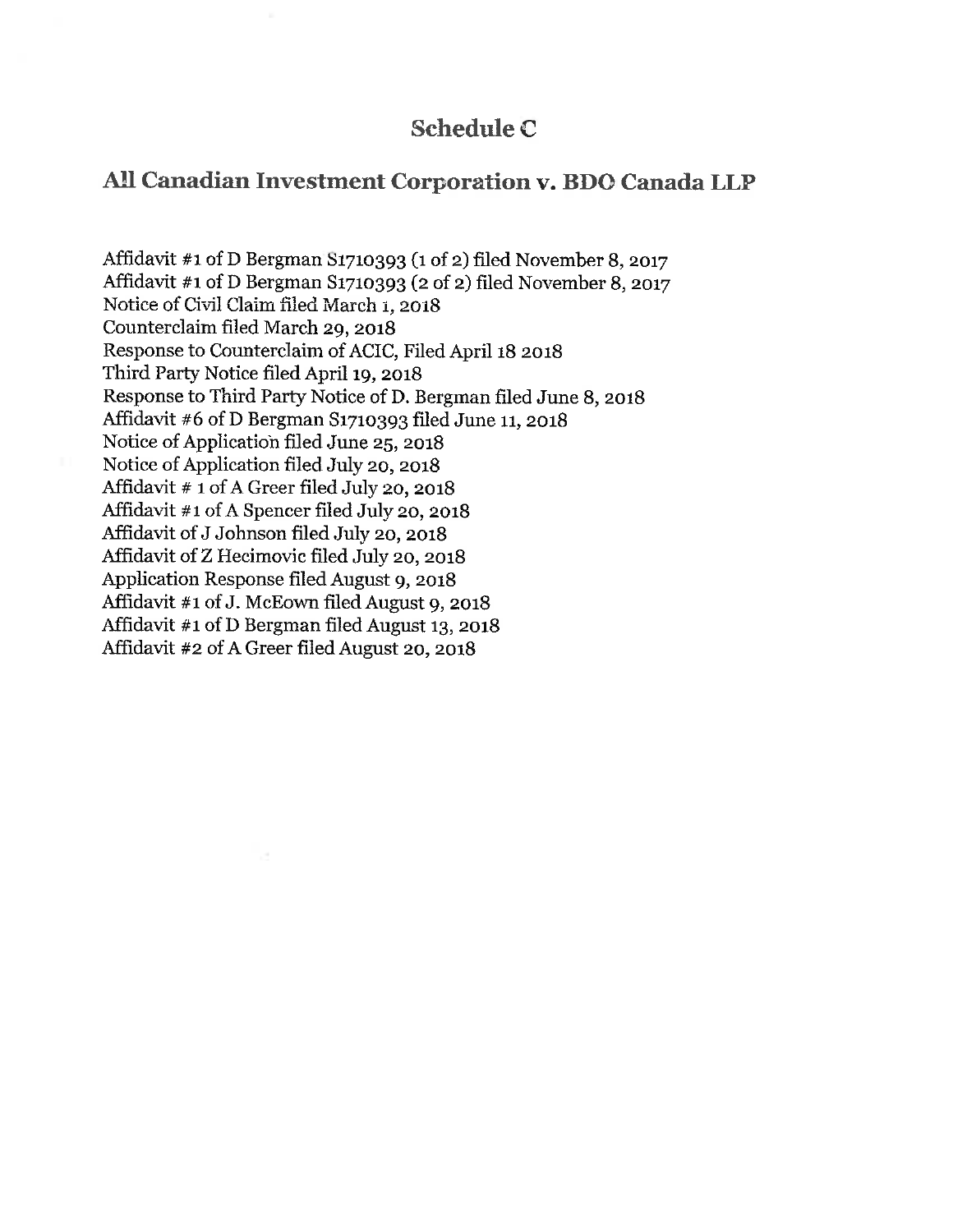# **TABLE OF CONTENTS**

 $\mathcal{L}(\mathbf{z})$  .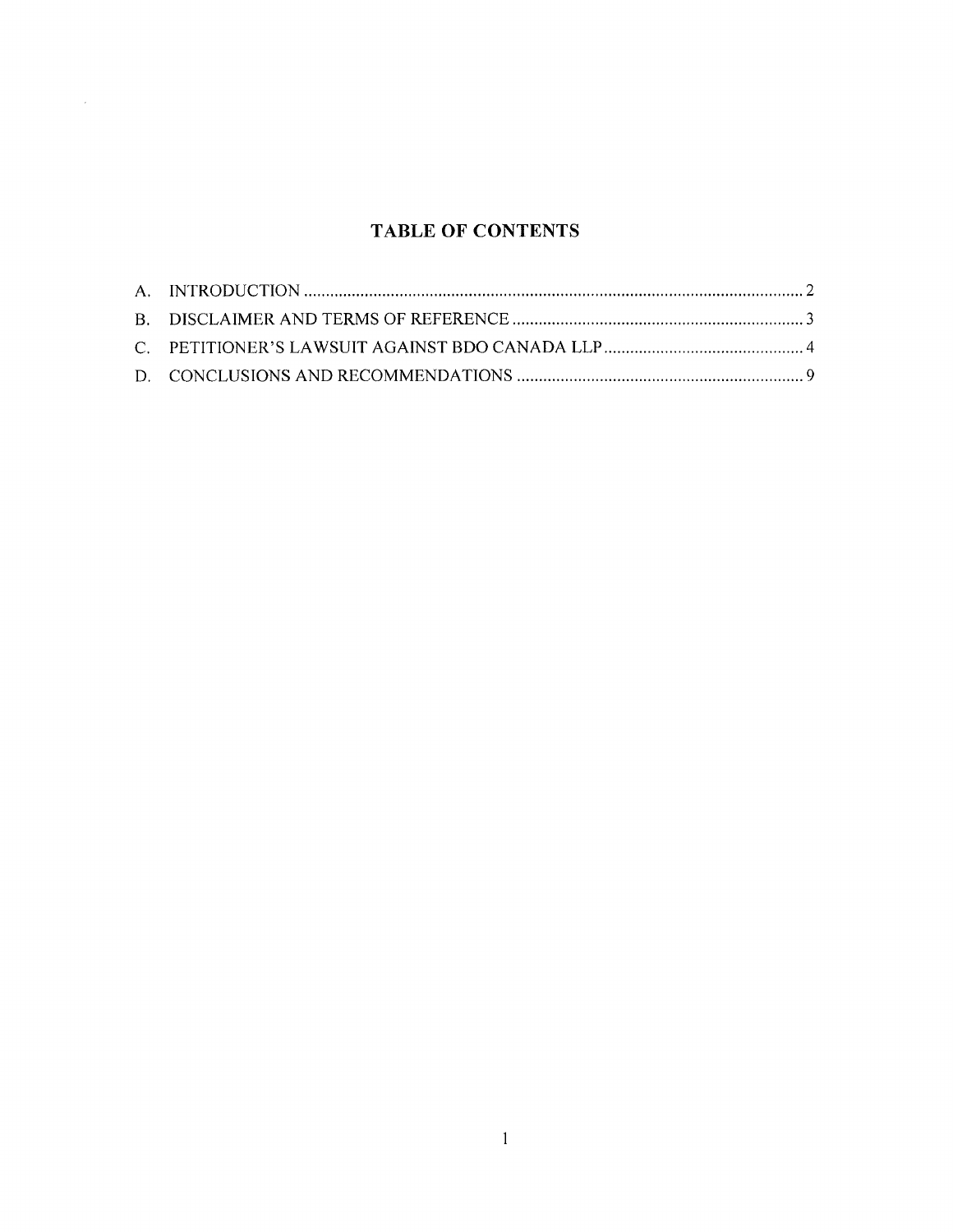### <span id="page-15-0"></span>**A. INTRODUCTION**

- 1. This report (the **"Seventh Report")** is filed by Boale, Wood & Company Ltd. **("BWC**") in its capacity as monitor (the **"Monitor")** appointed in a proceeding commenced on November **8**, 2017 by All Canadian Investment Corporation (the **"Petitioner")** pursuant to the *Companies' Creditors Arrangement Act,* R.S.C. 1985, c.-36, as amended (the **"CCAA Proceedings").**
- 2. The purpose of the Monitor's Seventh Report is to provide a report to the Court on the lawsuit commenced by the Petitioner against its former auditors, BDO Canada LLP **("BDO"),** on March 1, 2018. Specifically the Court has requested the Monitor to advise the Court on the requirement of a monitor to consent to an action commenced by a petitioner in a CCAA proceeding and if required whether or not the Monitor in this CCAA Proceeding consents to the action.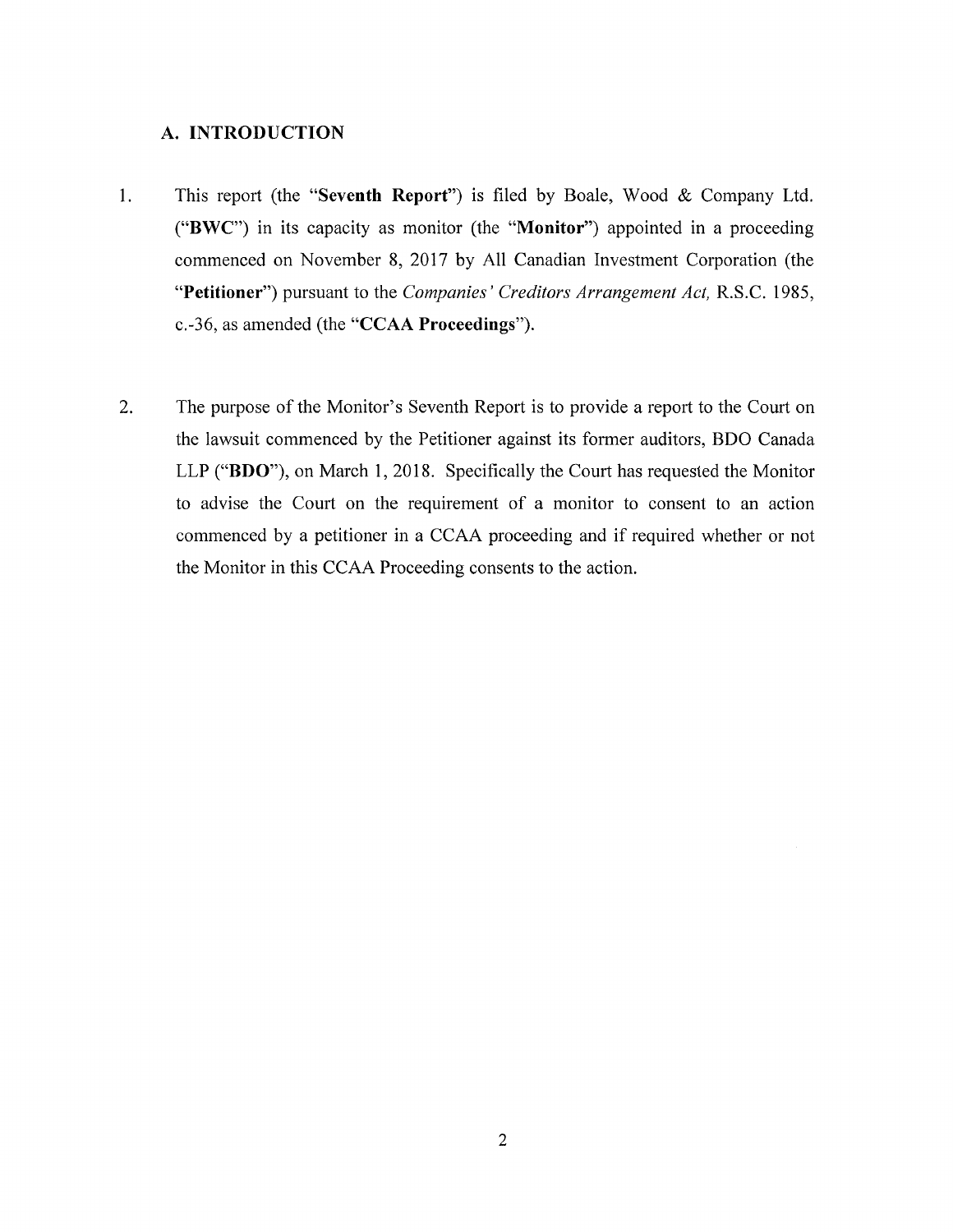### <span id="page-16-0"></span>**B. DISCLAIMER AND TERMS OF REFERENCE**

- 3. Except as specified, in preparing this report the Monitor has obtained and relied upon unaudited, draft and/or internal information which Management advises has been compiled from the Petitioner's books and records. Where available, the Monitor has reviewed external records and documentation including post-filing banking records, corporate searches and financial statements.
- 4. Except as otherwise described in this report:
	- a) the Monitor has not audited, reviewed or otherwise attempted to verify the accuracy or completeness of the information which has been provided in a manner that would wholly or partially comply with Generally Accepted Assurance Standards pursuant to the Chartered Professional Accountant Canada Handbook.
- 5. This Report has been prepared solely for the purpose described and readers are cautioned that it may not be appropriate for other purposes.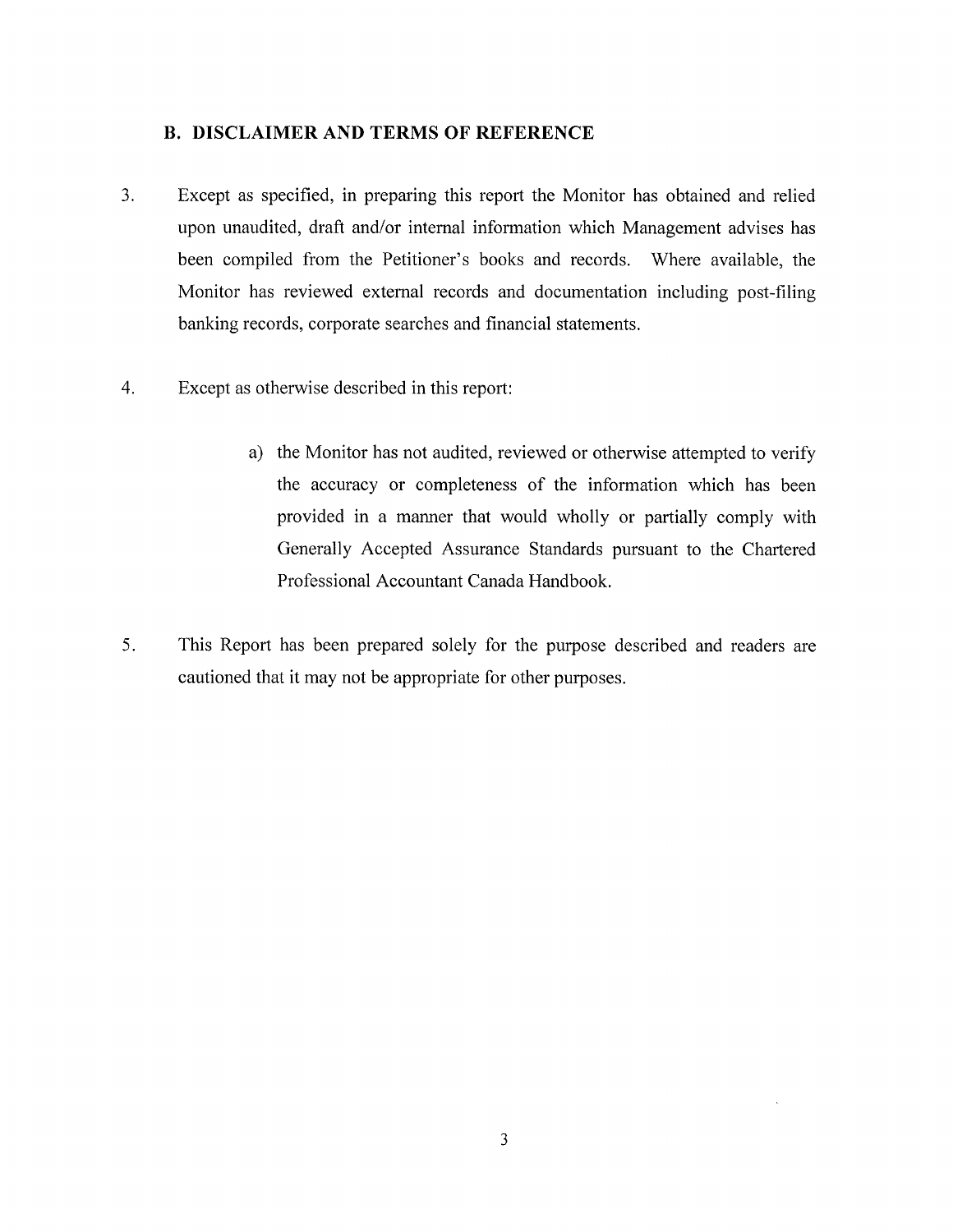### <span id="page-17-0"></span>**C. PETITIONER'S LAWSUIT AGAINST BDO CANADA LLP**

### **Background**

- 7. On March 1, 2018 the Petitioner commenced a proceeding against its former auditors, BDO, in the Vancouver Registry, Action No. VLC-S-S183355 (the **"Action").** In response to the Action, BDO filed, among other things, a counter claim on March 29, 2018.
- **8**. The pleadings in the Action and the materials for the Application can be found on the Monitor's website at *[https://www.boalewood.ca/2017/ll/08/all-canadian](https://www.boalewood.ca/2017/ll/08/all-canadian-investment-corporation-acic/)[investment-corporation-acic/](https://www.boalewood.ca/2017/ll/08/all-canadian-investment-corporation-acic/)*

### **Application by BDO for Security for Costs against the Petitioner**

- 9. On Thursday October 18, 2018 Mr. Justice Walker was hearing an application (the **"Application")** by BDO for an order for security for costs against the Petitioner in the Action.
- 10. After hearing submissions on the Application, Mr. Justice Walker indicated that His Lordship was going to adjourn the Application until Monday October 29, 2018, but in the meantime stood the matter down until 2pm to see if Counsel for the Monitor could attend to be advised of certain matters that His Lordship wanted the Monitor to address.
- 11. Counsel for both the Monitor and the Petitioner attended at 2pm before his Lordship and, after hearing submissions, His Lordship asked that the Monitor report to the Court on the following:
	- A. Whether the Monitor need consent to the commencement of the Action; and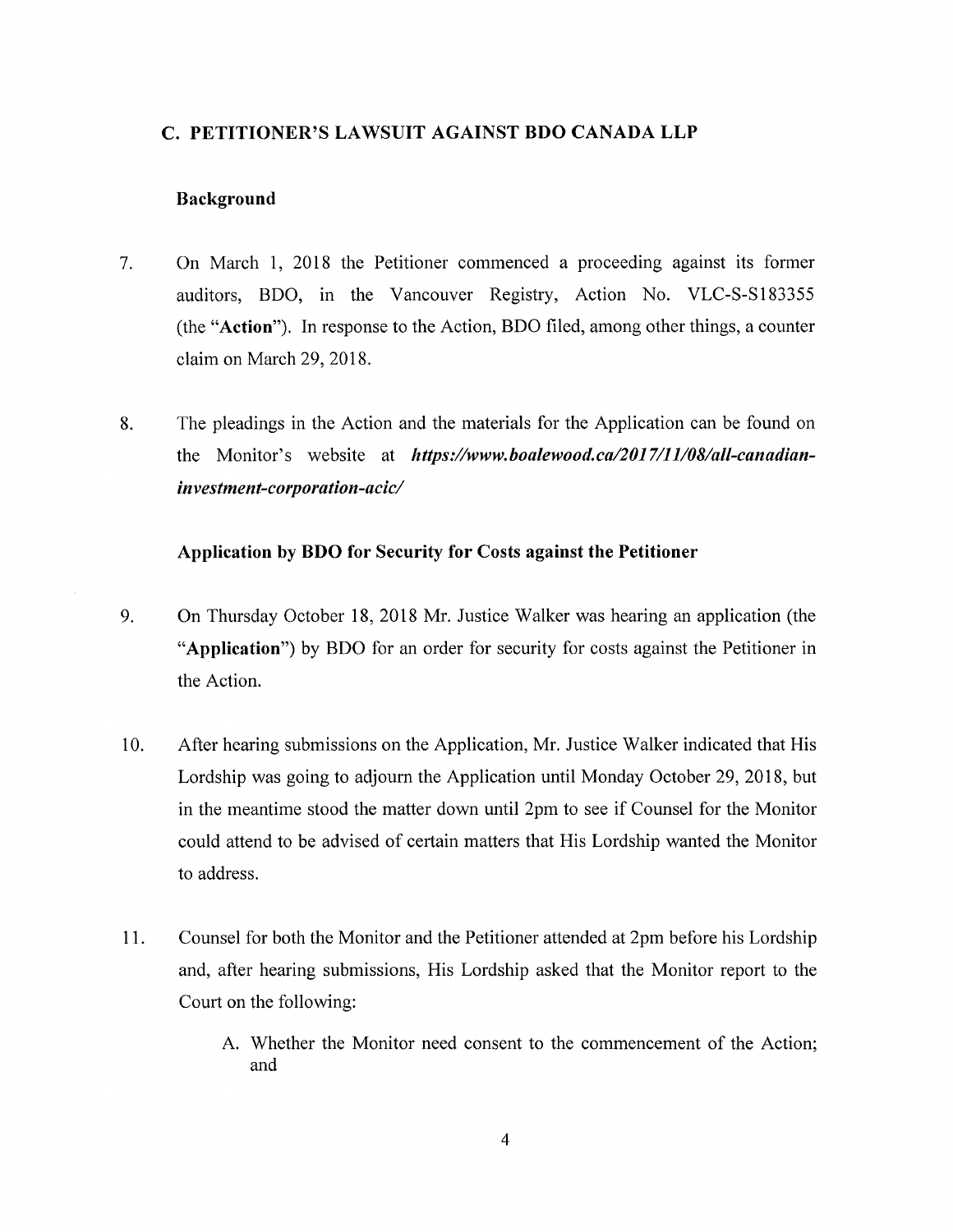B. If the Monitor is required to consent to the commencement of the Action, whether it does or does not consent.

### **A. Whether the Monitor need consent to the commencement of the Action**

**12.** Paragraphs **14** and **15** of the Initial Order of The Honourable Madam Justice Adair (the **"Order")** pronounced in these proceedings on November **10, 2017,** read as follows:

### **STAY OF PROCEEDINGS, RIGHTS AND REMEDIES**

14. Until and including December 9, 2017, or such later date as this Court may order (the "Stay Period"), no action, suit or proceeding in any court or tribunal (each, a "Proceeding") against or in respect of the Petitioner or the Monitor, or affecting the Business or the Property, shall be commenced or continued except with the written consent of the Petitioner and the Monitor or with leave of this Court, and any and all Proceedings currently under way against or in respect of the Petitioner or affecting the Business or the Property are hereby stayed and suspended pending further Order of this Court, except for the foreclosure proceeding commenced by Fisgard Capital Corporation (BCSC No. H-170363).

15. During the Stay Period, all rights and remedies of any individual, firm, corporation, governmental body or agency, or any other entities (all ofthe foregoing, collectively being "Persons" and each being a "Person") against or in respect of the Petitioner or the Monitor, or affecting the Business or the Property, are hereby stayed and suspended except with the written consent of the Petitioner and the Monitor or leave of this Court.

- 13. The Monitor was told in or about February of 2018 that the Petitioner intended to commence an action against BDO, which the Petitioner then did on March 1, 2018.
- 14. The Action was taken by the firm of Shields Harney (Alastair Wade) on a contingency fee basis.
- 15. The Monitor was (and remains) of the view that its consent to the commencement ofthe Action by the Petitioner is not required under Paragraph 14 ofthe Order, or at all.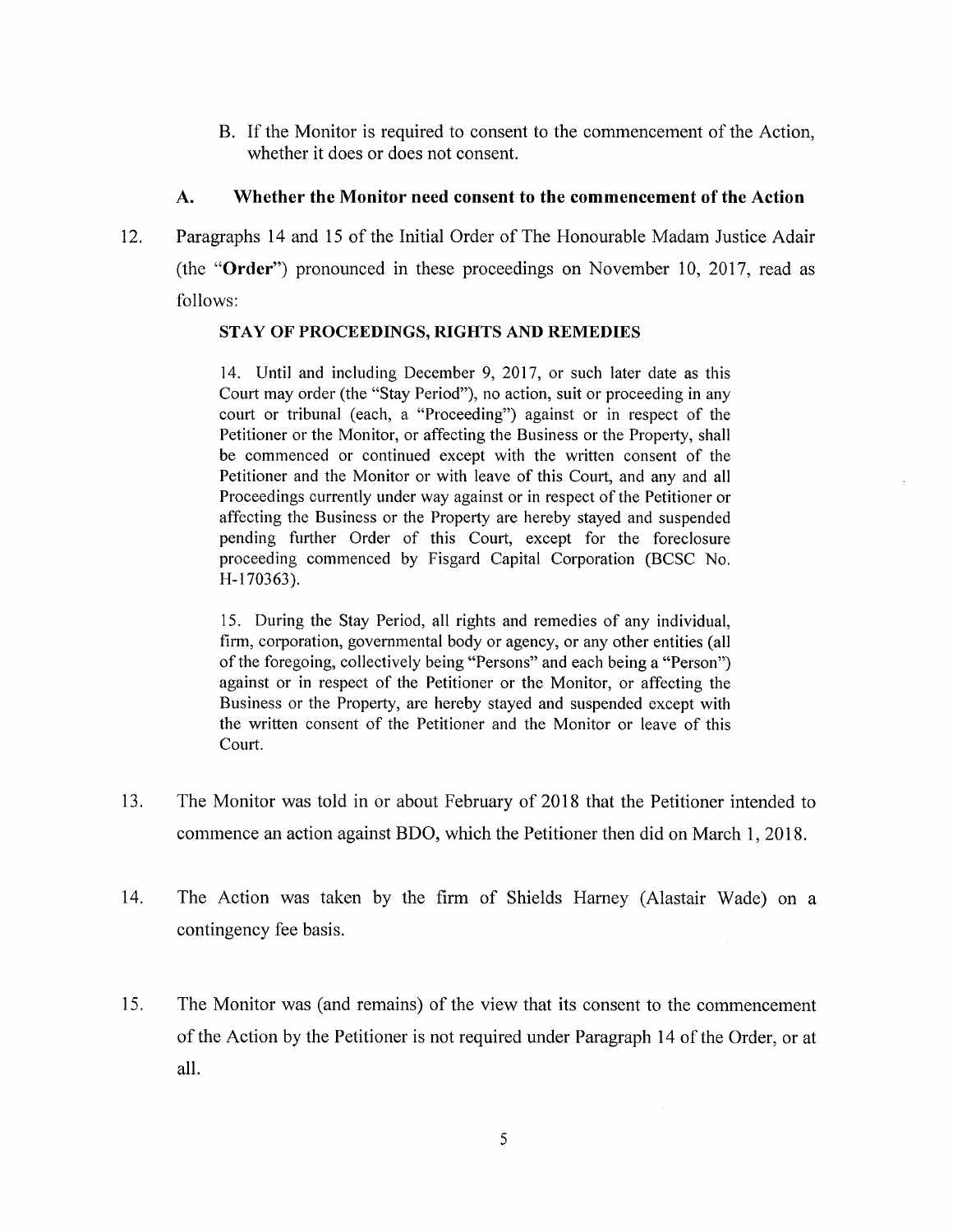### **B. If the Monitor is required to consent to the commencement of the Action, whether it does or does not consent.**

16. Having determined that the commencement of the Action did not (and does not) require the Monitor's consent, the second question becomes moot.

### **Merits** of the **Action**

- 17. During the course of submissions in the afternoon of October 18, 2018 counsel for the Monitor was asked by His Lordship whether the Monitor, if it thought appropriate do so, could comment on the merits of the Action.
- 18. After considering the matter in some detail it is the Monitor's view that it would not be appropriate for the Monitor to comment on the merits of the Action at this early stage in the proceedings.
- 19. Specifically, the Monitor has read various of the Affidavits that have been filed in support of the Application (in particular Affidavits  $#1$  of A. Spencer and J. Johnson, both filed July 20, 2018 and Affidavit #1 of D. Bergman filed August 13, 2018) and a reading of those Affidavits demonstrates that there appear to be significant issues of credibility which it would be inappropriate for the Monitor, in its limited and impartial role, to comment upon.

### **Application by BDO for Security for Costs**

20. When the Monitor became aware of the Application, an affidavit was sworn by Mr. McEown and filed in the Action on August 9, 2018 (see Schedule A attached hereto).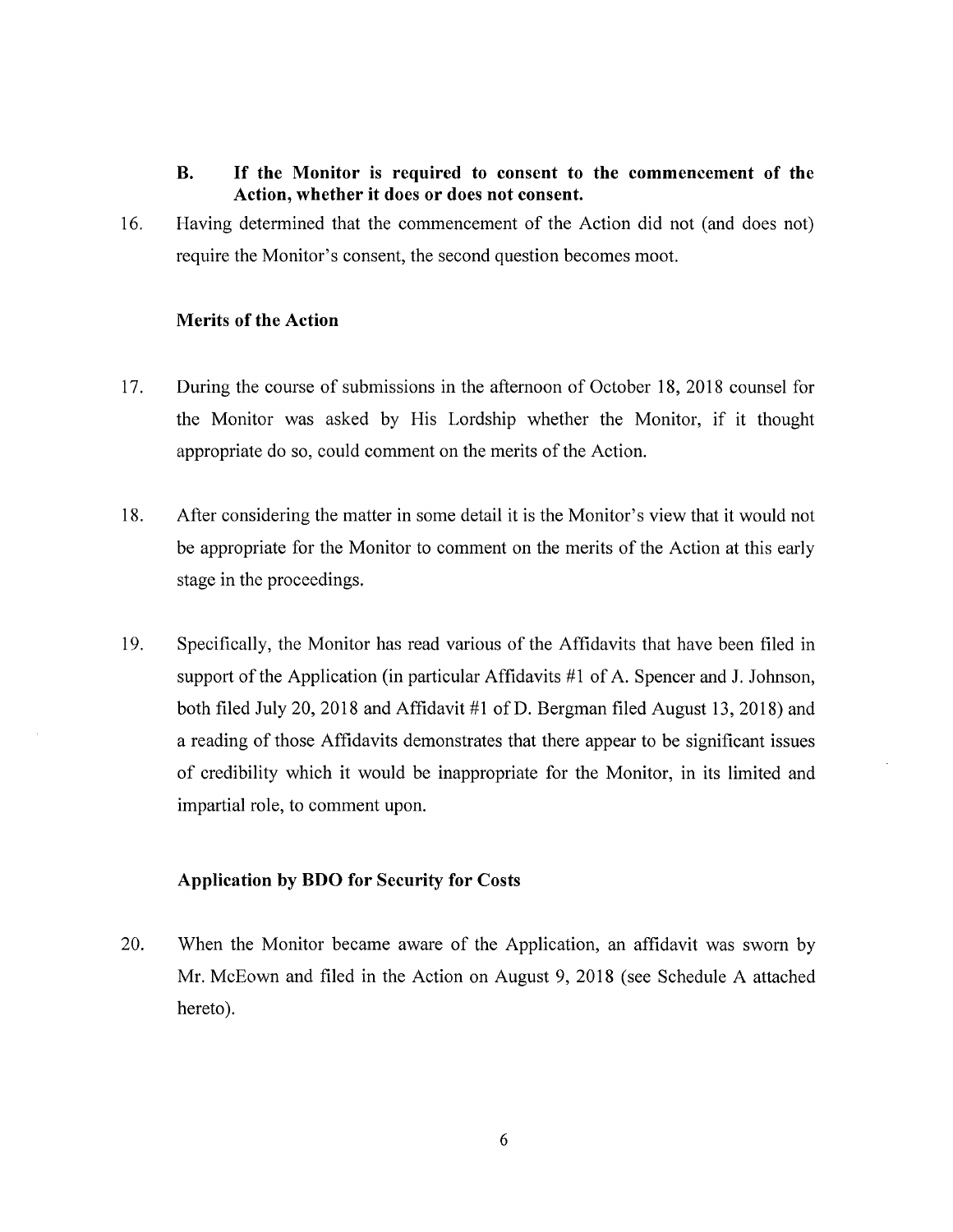- 22. Among other things, Mr. McEown said the following:
	- 7. The current cash flow statement of ACIC that was filed in the Court on June 11, 2018 does not have a provision for the payment of the security that BDO is seeking; and
	- **8**. In the Monitor's view, the posting of security in the amount of \$126,773.80 could be prejudicial to the stakeholders.
- 23. As well, Mr. McEown advised Mr. Wade (counsel for the Petitioner-the Plaintiff in the Action) that the Monitor could not support the Action if an Order for Security for Costs in the magnitude sought by BDO was, in fact, ordered by the Court.

### **Counterclaim of BDO**

- 24. It is the view of the Monitor that the Counterclaim that BDO filed in the Action on March 29, 2018 is a claim against the Petitioner that requires the consent of the Monitor pursuant to the terms of the Order.
- 25. The Monitor did not and does not consent to the Counterclaim being commenced or pursued.
- 26. Although BDO is claiming General Damages in its Counterclaim, the Statement of Facts in the Counterclaim do not appear to allege the basis for any claim other than for unbilled work in progress which, if supported, can form the basis of a creditor claim by BDO in the CCAA Proceedings.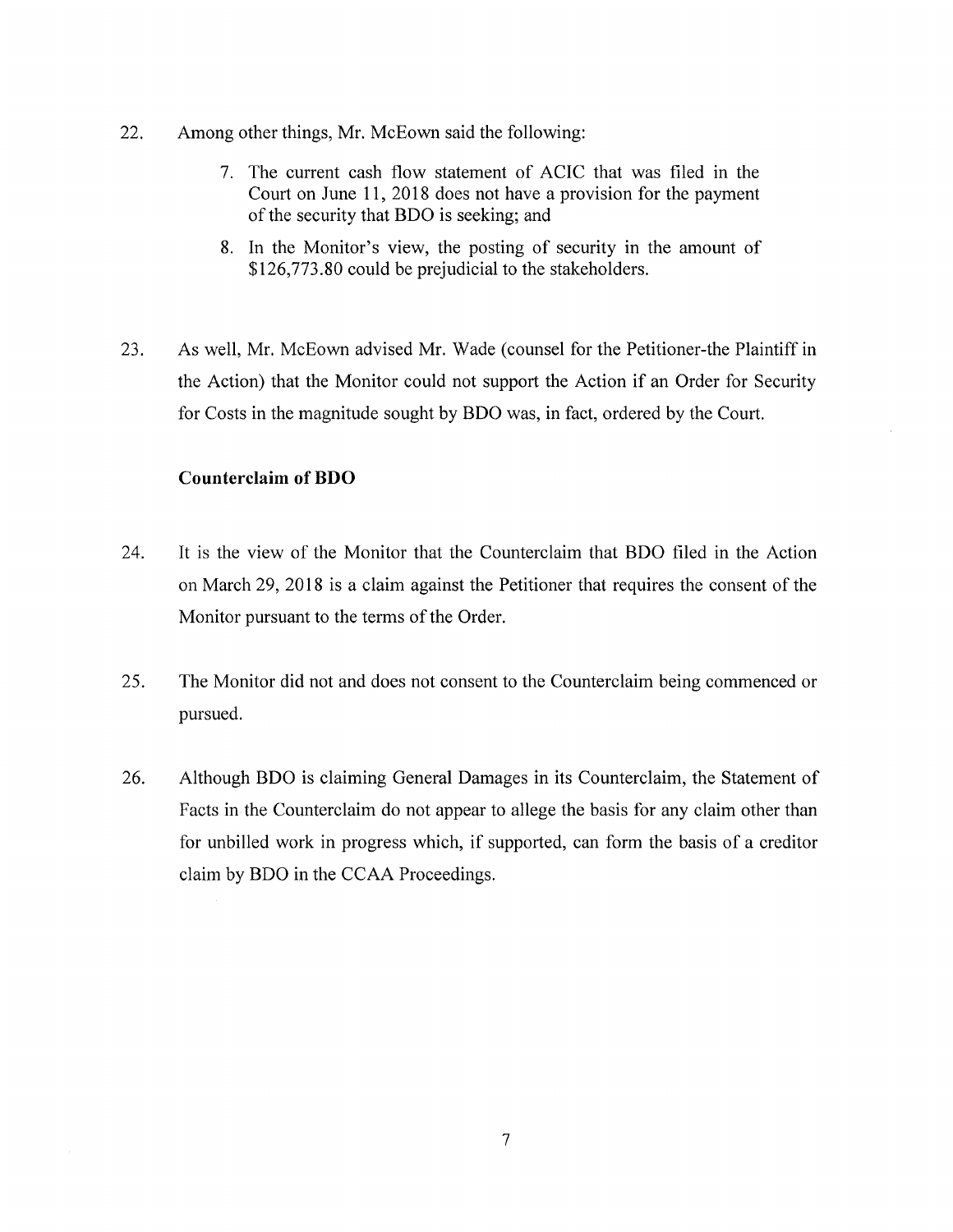### **Notice of the Application**

27. Attached hereto as Schedule B is a copy of an e-mail that the Monitor sent to approximately 575 Investors/Stakeholders giving them notice of the Application. There are approximately 75 Investors/Stakeholders for whom the Monitor does not have e-mail addresses and letters giving them notice were mailed to their last known address on October 23, 2018.

### **Update to the Monitors Website**

- 28. On October 23, 2018 the Monitor updated its website to include all of the materials in the Action, including the materials relating to the Application.
- 29. Attached as Schedule C to this Report is a list of those materials.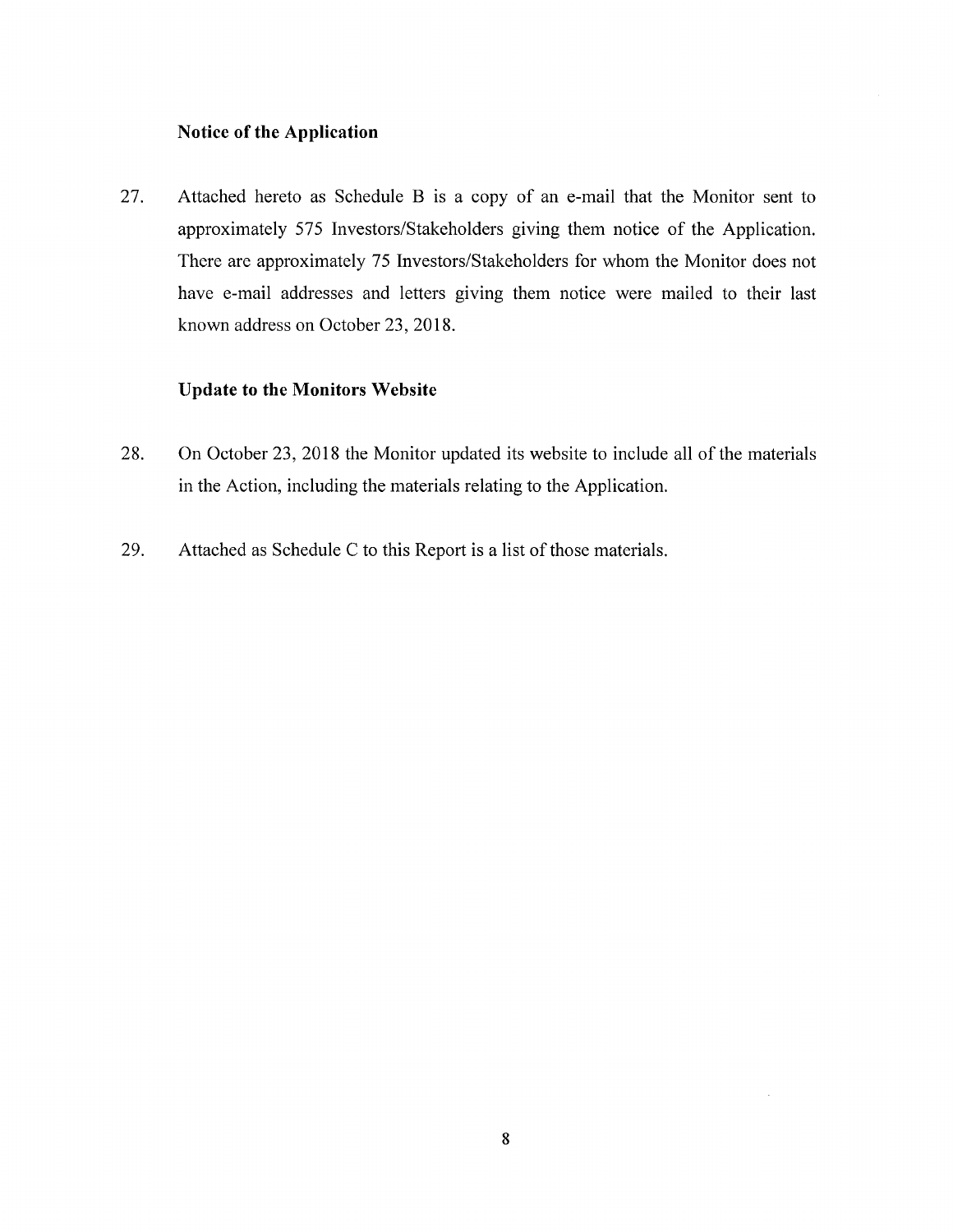### <span id="page-22-0"></span>**D. CONCLUSIONS AND RECOMMENDATIONS**

- 30. The Monitor has concluded that the commencement of legal proceedings by a petitioner in a CCAA proceeding does not require the consent of a monitor.
- 31. Given the Monitor's discussion above under the heading Merits of the Action, the Monitor does not believe it should comment of the merits of the Action.
- 32. The Monitor has provided an affidavit in the Action stating that the Petitioner did not have a provision for the payment of the security that BDO is seeking in the cash flow statement filed in the Court by the Petitioner on June 11, 2018 and further stated that the requirement to post security in the amount of \$126,773.80 could be prejudicial to the stakeholders.
- 33. If ACIC is required to post security for costs from its own resources the Monitor is of the view that it cannot support the continuation of the Action.
- 34. The Monitor is of the view that BDO requires leave of the Court to proceed with its counter claim against the Petitioner.

DATED at the City of Vancouver, British Columbia, this 23<sup>rd</sup> day of October, 2018.

**Boale Wood and Company Ltd.** Monitor Appointed in the Companies' Creditors Arrangement Act Proceedings of All Canadian Investment Corporation

Per: John D McEown, CPA, CA, CIRP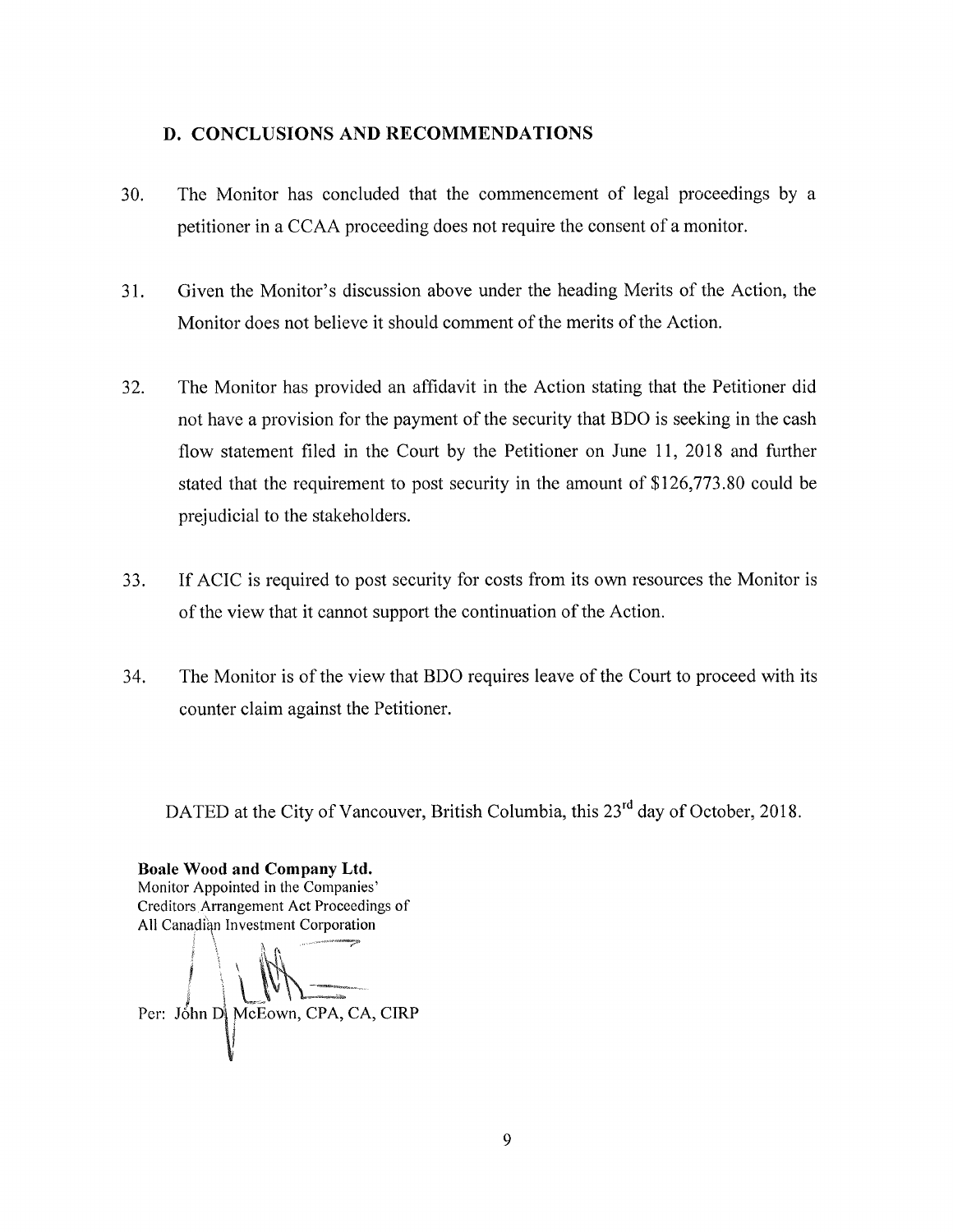SCHEDULE A



This is the  $1<sup>st</sup>$  affidavit of J. McEown in this case and was made on August 3rd, 2018

> NO. VLC-S-S-183355 VANCOUVER REGISTRY

### **IN THE SUPREME COURT OF BRITISH COLUMBIA**

BETWEEN:

#### ALL CANADIAN INVESTMENT CORPORATION

**PLAINTIFF**

AND:

#### BDO CANADA LLP

**DEFENDANT**

AND:

#### DONALD BERGMAN

**THIRD PARTY**

#### **AFFIDAVIT**

I, JOHN McEOWN, CPA, CA, CIRP (Chartered Involvency and Restructuring Professional), of 1140 - 800 West Pender Street, in the City of Vancouver, Province of British Columbia, SWEAR (OR AFFIRM) THAT:

1. I am an officer of Boale Wood & Company, the Court appointed Monitor herein (the "Monitor") in the matter of the *Companies Creditors Arrangement Act* proceedings of All Canadian Investment Corporation ("ACIC") and as such have personal knowledge of the facts and matters hereinafter deposed to save and except where they are stated to be based upon information and belief, and as to those matters I verily believe them to be true.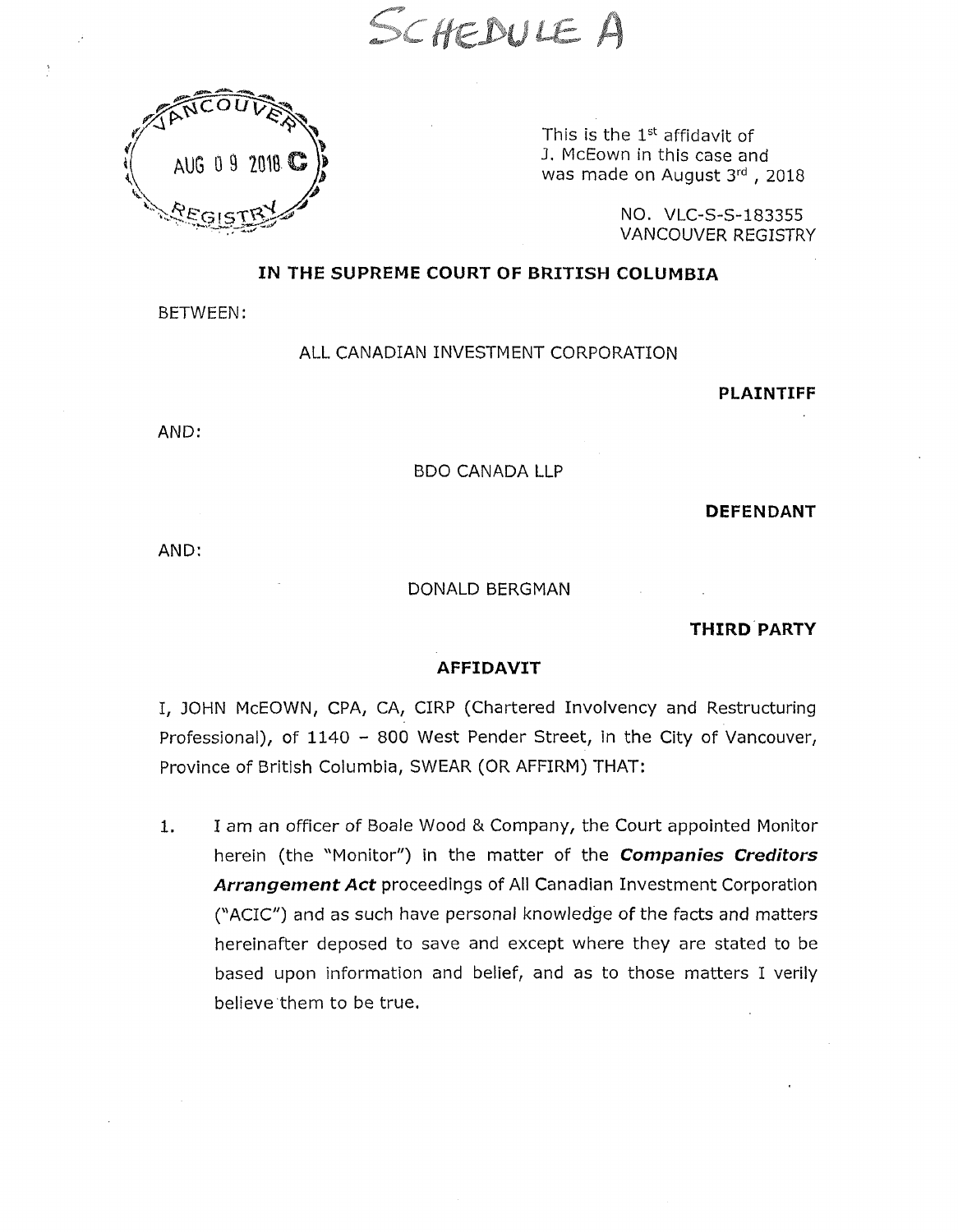- 2. Boale Wood was appointed Monitor of ACIC by Order of the Court on November 10, 2017.
- 3. In February of 2018, I was advised by Mr. Donald Bergman of ACIC of the intention on the part of ACIC to commence proceedings against BDO Canada LLP ("BDO") for damages caused to it by BDO's resignation as auditor.
- 4. At that time, I was also advised by Mr. Bergman, and verily believe it to be true, that the litigation contemplated against BDO would be pursued under a contingency fee agreement and that accordingly there would be no ongoing obligation on the part of ACIC to pay legal fees to fund the litigation.
- 5. Given this statement as to the manner in which the litigation was being conducted, I did not have any objection to ACIC commencing the action.
- 6. I have been provided with a copy of the Notice of Application by the Defendant seeking an order that ACIC post security for BDO's costs in the requested amount of \$126,773.80.
- 7. The current cash flow statement of ACIC that was filed in the Court on June 11,2018 does not have a provision for the payment of the security that BDO is seeking.
- 8. In the Monitor's view, the posting of security in the amount of \$126,773.80 could be prejudicial to the stakeholders.

**) ) ) )**

SWORN BEFORE ME<br>at Vancouver, British Columbia at Vancouver, British Columbia<br>on 3<sup>rd</sup> August, 2018. A commissioner for taking affidavits for British Columbia Marianne Ting

**) ) JOHN** MCEOWN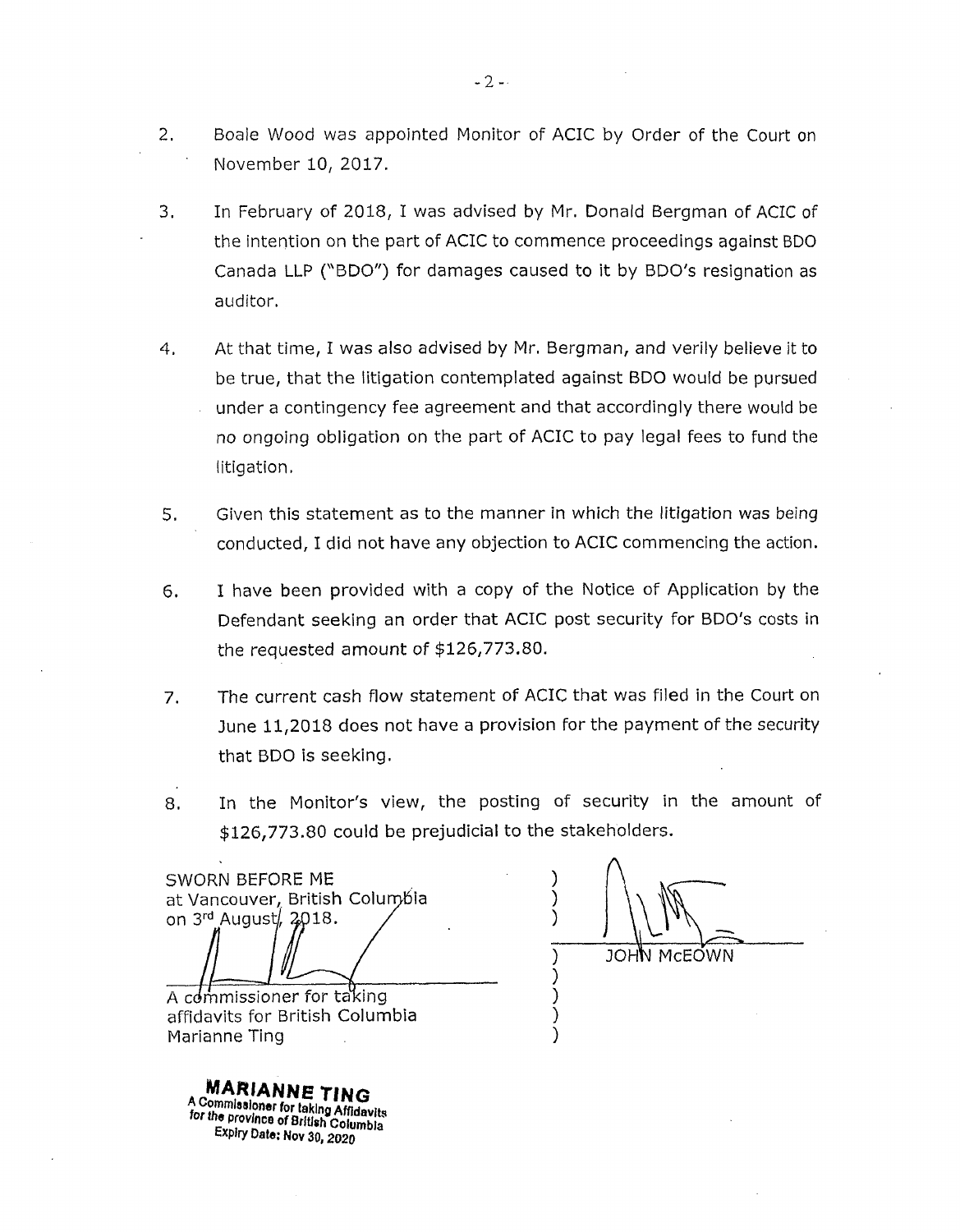SCHEDULE B

# **Douglas B. Hyndman**

**From: Marianne Ting [<mting@boalewood.ca](mailto:mting@boalewood.ca)> Sent: October 23, 2018 4:04 PM To: Marianne Ting Cc: John McEown; Douglas B. Hyndman Subject: In the Matter of the Companies' Creditors Arrangement Act Proceedings of All Canadian Investment Corporation ("ACIC") - ACIC v. BDO Canada LLP**

Dear Investors,

As you may be aware, in November of 2017 ACIC filed for and obtained creditor protection under the Companies' Creditors Arrangement Act (the CCAA Proceedings").

During the course of the CCAA Proceedings ACIC commenced an action (the "Action") against BDO Canada LLP ("BDO").

BDO has defended the Action, and on July 20, 2018 filed a Notice of Application (the "Application") seeking various orders of the Court, including an order for security for costs against ACIC and an order that the Action be dismissed.

The Application came on for hearing last Thursday, October 18, 2018 before Mr. Justice Walker.

Mr. Justice Walker has adjourned the Application to Monday, October 29, 2018 and has asked the Monitor to answer certain questions (which will be discussed in the Seventh Report of the Monitor to be posted the Monitor's Website) and to give notice of the Application to the Service List and to the Investors/Stakeholders of ACIC.

All of the relevant material for the Application and the CCAA Proceedings have been posted on the Monitors Website and can be accessed through the following link:

### **<https://www.boalewood.ca/2017/ll/08/all-canadian-investment-corporation-acic/>**

If, upon a review of the material, you wish to take any position on the Application, you should attend in Court on October 29, 2018 either in person or through your lawyer.

The Application is currently scheduled to commence at 9:45 (or so soon thereafter as counsel may be heard) at the Supreme Court, 800 Smithe Street, Vancouver, BC.

**John McEown, CPA\*CA»CIRP (Chartered Insolvency and Restructuring Professional)**

**Boale, Wood & Company Ltd. Licensed Insolvency Trustee <sup>1140</sup> - <sup>800</sup> West Pender Street Vancouver, BC V6C 2V6**

**Direct Line: (604) 558-8012 Facsimile: (604) 605-3359**